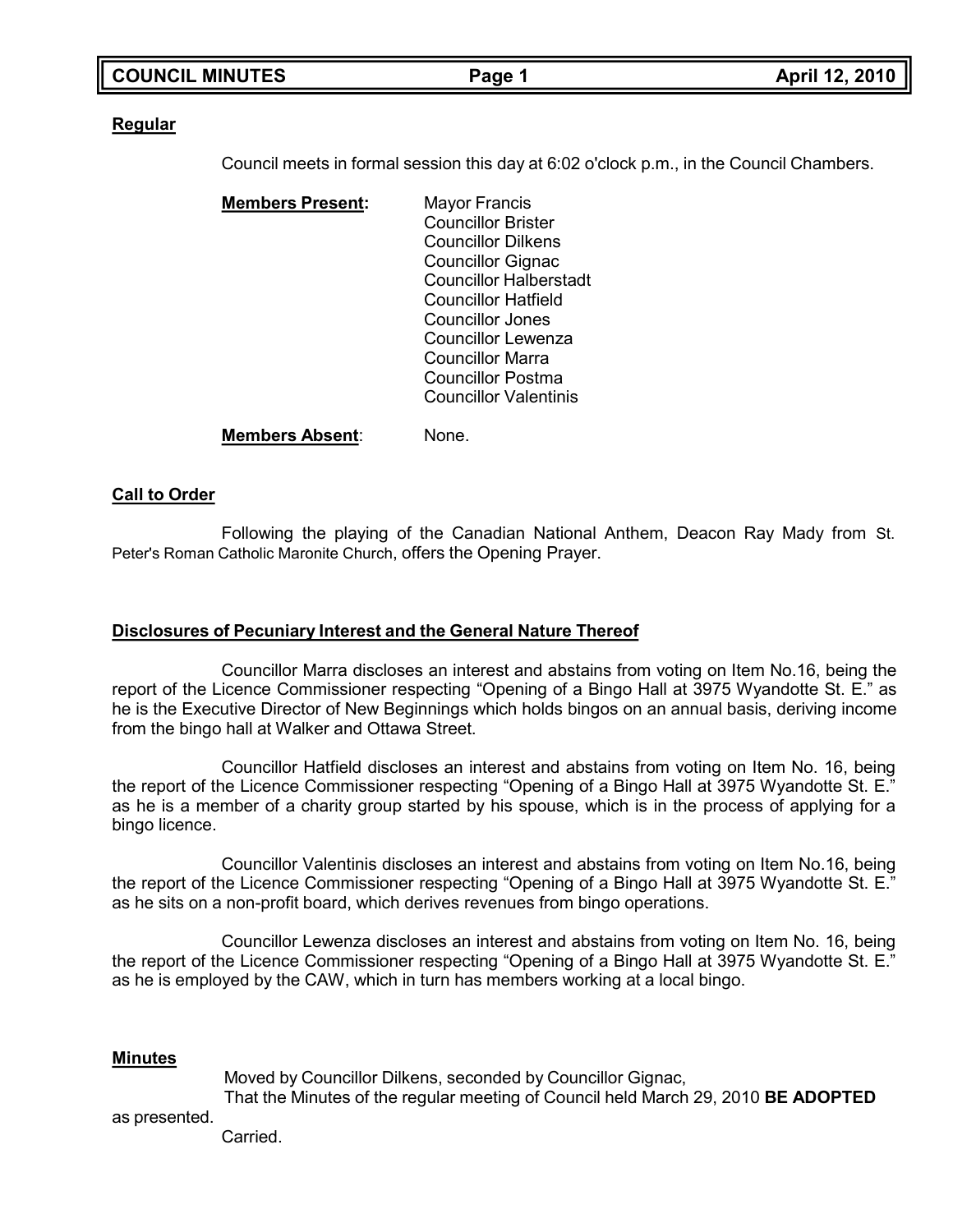# **Notice of Proclamations**

Pink Shirt Day – April 14, 2010

### **Committee of the Whole**

Moved by Councillor Halberstadt, seconded by Councillor Hatfield,

That Council do now rise and move into Committee of the Whole with the Mayor presiding for the purpose of dealing with:

- (a) communication items;
- (b) consent agenda;
- (c) hearing requests for deferrals or referrals of any items of business;
- (d) hearing presentations and delegations;
- (e) consideration of business items;
- (f) consideration of Committee reports:
	- (i) **Report of Special In-Camera Meeting or other Committee as may be held prior to Council** (if scheduled);
	- (ii) **Report of Special In-Camera Meeting** held **April** 6, 2010;
	- (iii) **Report No. 4 of the Seniors Advisory Committee** of its meeting held March 30, 2010 (revised version); and
	- (iv) **Report of Special In-Camera Meeting** held March 29, 2010 (Session 1 & 2)**;**

(g) consideration of by-laws 55-2010 through 57-2010 and 59-2010 Carried.

# **Communications**

Moved by Councillor Jones, seconded by Councillor Lewenza,

**M107 –2010** That the following Communication Items 1 to 20 and 22 to 29 inclusive, as set forth in the Council Agenda **BE REFERRED** as noted, and that Communication No. 21 **BE RECEIVED**, and further, that Administration **PREPARE** a report in terms of disclosure of expenses paid on behalf of other agencies and boards, and to allow for direction by Council on how these are reported on a go-forward basis:

| <b>Item</b>    | <b>From</b>                  | <b>Description</b>                                                                                   |
|----------------|------------------------------|------------------------------------------------------------------------------------------------------|
|                |                              | City of Windsor Awarded with One-Time Grant for the<br><b>Replacement of Municipal Transit Buses</b> |
|                | Ministry of                  | <b>Chief Financial Officer &amp; City Treasurer</b>                                                  |
|                | Transportation               | <b>General Manager of Transit Windsor</b><br><b>Note &amp; File</b>                                  |
|                |                              | MT/10430                                                                                             |
|                |                              | New Funding Available for EnAbling Change Partnership Program                                        |
| $\overline{2}$ | <b>Ministry of Community</b> | 2010/2011<br>A/ Diversity & Accessibility Officer                                                    |
|                | and Social Services          | <b>Note &amp; File</b>                                                                               |
|                |                              | <b>MB2010</b>                                                                                        |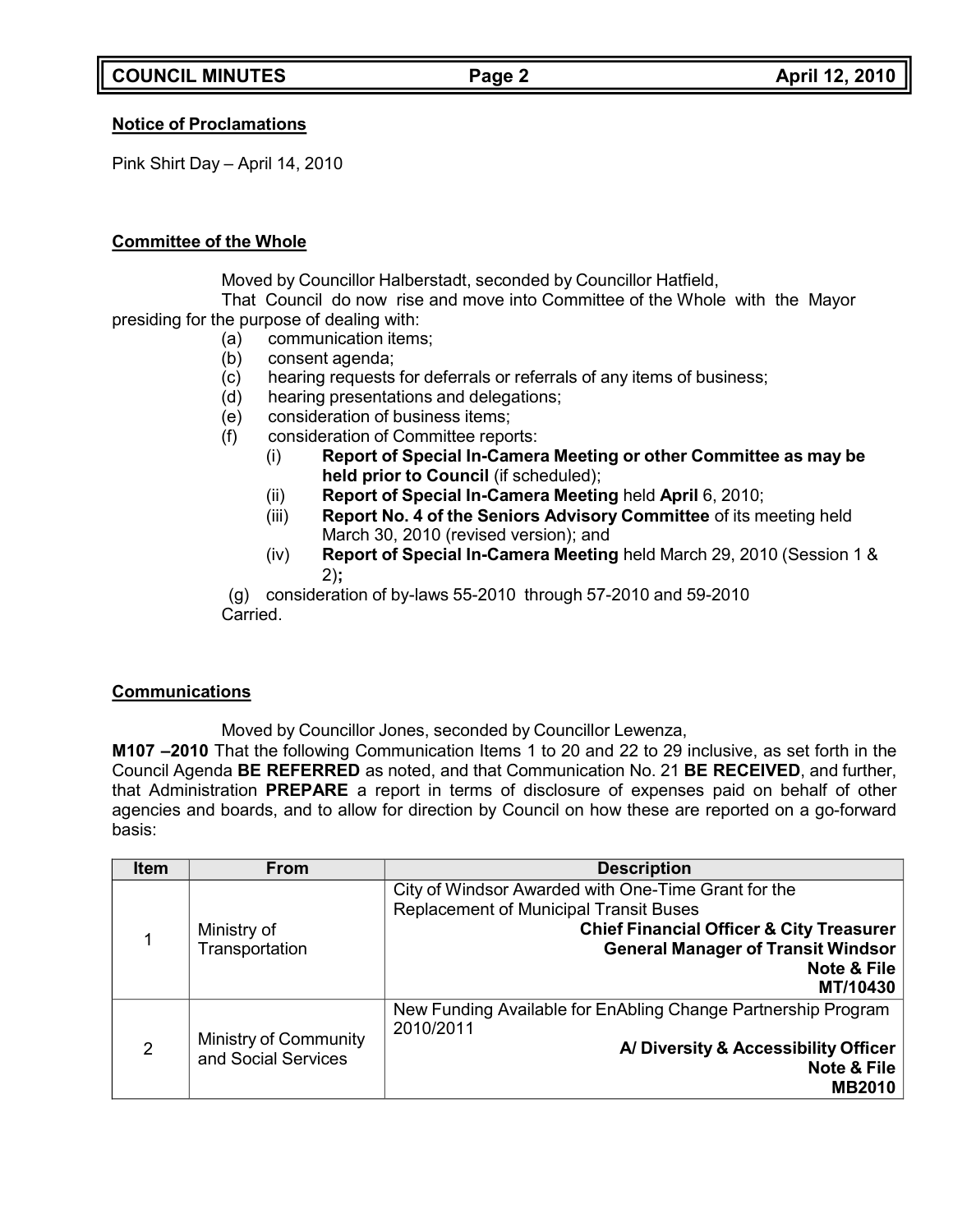**COUNCIL MINUTES Page 3 April 12, 2010**

| 3              | Ministry of the<br>Environment                        | Certificate of Approval - Municipal and Private Sewage Works -<br>Construct Trunk Sanitary Sewers on Lauzon Road, Lauzon<br>Parkway, Service Road "B" and Easement from Lauzon Parkway<br>to County Road 42<br><b>City Engineer</b><br><b>Executive Director of Operations</b><br><b>Manager of Environmental Services</b><br><b>Note &amp; File</b><br><b>SW2010</b>                    |
|----------------|-------------------------------------------------------|------------------------------------------------------------------------------------------------------------------------------------------------------------------------------------------------------------------------------------------------------------------------------------------------------------------------------------------------------------------------------------------|
| $\overline{4}$ | Ministry of the<br>Environment                        | Certificate of Approval - Municipal and Private Sewage Works -<br><b>Construct Combined Sewer Overflow Collection and Treatment</b><br>Facility on the Windsor Riverfront between Ouellette Avenue to<br>east of Devonshire Rd<br><b>City Engineer</b><br><b>Executive Director of Operations</b><br><b>Manager of Environmental Services</b><br><b>Note &amp; File</b><br><b>SW2010</b> |
| 5              | Ministry of the<br>Environment                        | Certificate of Approval - Municipal and Private Sewage Works -<br>Construct Storm and Sanitary Sewers on Sunset Avenue, from<br>Wyandotte Street West to University Avenue<br><b>City Engineer</b><br><b>Executive Director of Operations</b><br><b>Manager of Environmental Services</b><br><b>Note &amp; File</b><br><b>SW2010</b>                                                     |
| 6              | <b>Federation of Canadian</b><br>Municipalities (FCM) | Message to All Members Interested in Running for a Position on<br><b>FCM</b> "s National Board of Directors<br><b>Note &amp; File</b><br><b>MMF2010</b>                                                                                                                                                                                                                                  |
| $\overline{7}$ | <b>Federation of Canadian</b><br>Municipalities (FCM) | First Annual Watershed Awards - IBC and FCM Join Forces to<br>Recognize Communities That Are Adapting to Climate Change<br><b>City Engineer</b><br>Note & File<br><b>MMF2010</b>                                                                                                                                                                                                         |
| 8              | Association of<br>Municipalities of<br>Ontario (AMO)  | Provincial Government Introduces New Retirement Homes Act<br><b>City Planner</b><br><b>Chief Building Official &amp; Executive Director of Building</b><br><b>City Solicitor</b><br><b>Community Development &amp; Health Commissioner</b><br><b>Note &amp; File</b><br><b>MMA2010</b>                                                                                                   |
| 9              | Association of<br>Municipalities of<br>Ontario (AMO)  | LAS Municipal Energy Performance Benchmarking Project<br><b>Note &amp; File</b><br><b>SR2010</b>                                                                                                                                                                                                                                                                                         |
| 10             | <b>Brookfield Power</b>                               | Gosfield and Comber Wind Energy Projects Newsletter<br><b>Note &amp; File</b><br><b>MU2010</b>                                                                                                                                                                                                                                                                                           |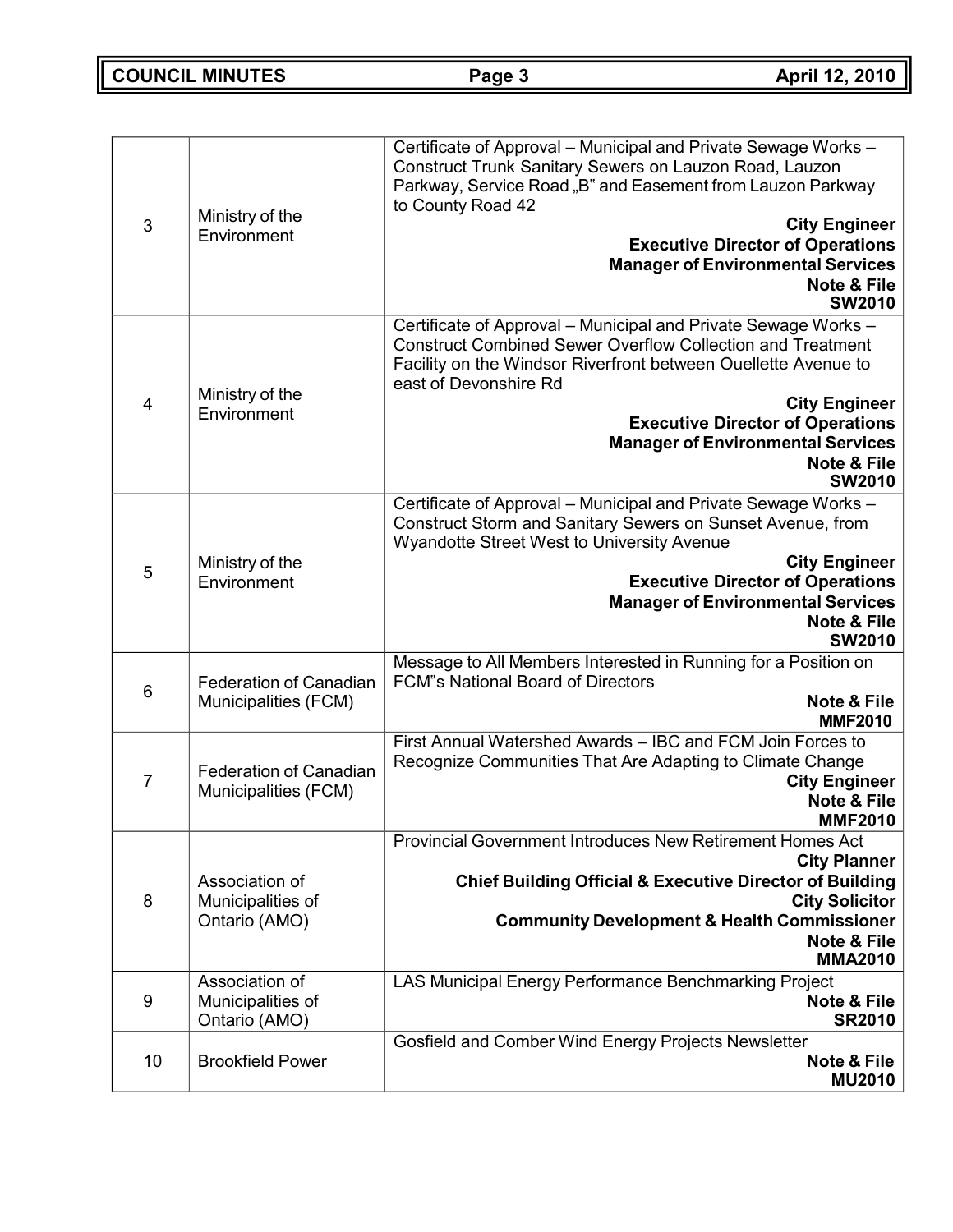**COUNCIL MINUTES Page 4 April 12, 2010**

|    |                                                      | Lakeshore Eastern Communities Sewage Works - Class<br>Environmental Assessment - Town of Lakeshore              |
|----|------------------------------------------------------|-----------------------------------------------------------------------------------------------------------------|
|    |                                                      | <b>City Engineer</b>                                                                                            |
| 11 | <b>Stantec Consulting Ltd.</b>                       | <b>Executive Director of Operations</b>                                                                         |
|    |                                                      | <b>Note &amp; File</b><br>EI2010                                                                                |
|    |                                                      | Essex Region Proposed Assessment Report Posted for Comment                                                      |
| 12 | <b>Drinking Water Source</b>                         | <b>City Engineer</b>                                                                                            |
|    | Protection                                           | <b>Note &amp; File</b><br>EI/10108                                                                              |
|    |                                                      | Windsor Utilities Commission Water Treatment Plant - 2009                                                       |
| 13 | <b>Windsor Utilities</b>                             | <b>Annual Compliance Report</b>                                                                                 |
|    | Commission                                           | <b>Note &amp; File</b><br><b>MU2010</b>                                                                         |
|    |                                                      | Welcoming Communities Initiative Website Launch                                                                 |
| 14 | Welcoming<br><b>Communities Initiative</b>           | <b>Note &amp; File</b>                                                                                          |
|    |                                                      | <b>MC2010</b><br>Consent Authority Agenda Record Hearing to be held on                                          |
|    | Secretary/Treasurer                                  | Wednesday, April 21, 2010, Council Chambers, 3rd Floor,                                                         |
| 15 | Committee of                                         | Windsor City Hall, 350 City Hall Square West, Windsor                                                           |
|    | Adjustment                                           | <b>Note &amp; File</b><br>ZC2010                                                                                |
|    |                                                      | Consent Authority Agenda Record Hearing held on Wednesday,                                                      |
| 16 | Secretary/Treasurer<br>Committee of                  | April 7, 2010, Council Chambers, 3rd Floor, Windsor City Hall, 350                                              |
|    | Adjustment                                           | City Hall Square West, Windsor<br><b>Note &amp; File</b>                                                        |
|    |                                                      | ZC2010                                                                                                          |
|    | Executive Director,                                  | Homeownership Program Application - 10% Down - Canada-<br>Ontario Affordable Housing Program Extension (COAHPE) |
| 17 | Housing and Children"s                               | <b>Note &amp; File</b>                                                                                          |
|    | <b>Services</b>                                      | GH/6905                                                                                                         |
|    | <b>Executive Director,</b>                           | 10% Homeownership Downpayment Assistance Program -<br>Canada-Ontario Affordable Housing Program Extension       |
| 18 | Housing and Children"s                               | (COAHPE)                                                                                                        |
|    | <b>Services</b>                                      | Note & File                                                                                                     |
|    |                                                      | GH/6905<br>City of Windsor Notice of "Unconfirmed Significant Drinking Water                                    |
| 19 | <b>City Engineer</b>                                 | Threat"                                                                                                         |
|    |                                                      | Note & File<br>EI/10108                                                                                         |
|    |                                                      | AMO Local Authority Services (LAS) Usage                                                                        |
| 20 | Office of the Chief<br><b>Administrative Officer</b> | Note & File                                                                                                     |
|    |                                                      | <b>MMA2010</b><br>Councillors and Appointees 2009 Statement of Remuneration and                                 |
| 21 |                                                      | <b>Reimbursed Expenses</b>                                                                                      |
|    | <b>Chief Financial Officer</b>                       | <b>Note &amp; File</b>                                                                                          |
|    |                                                      | <b>ACO/7090</b><br>Minutes of meeting held March 16, 2010 (attached for members of                              |
|    | <b>Windsor Accessibility</b>                         | Council only) (copy available upon request)                                                                     |
| 22 | <b>Advisory Committee</b>                            | <b>Note &amp; File</b>                                                                                          |
|    |                                                      | <b>MB2010</b>                                                                                                   |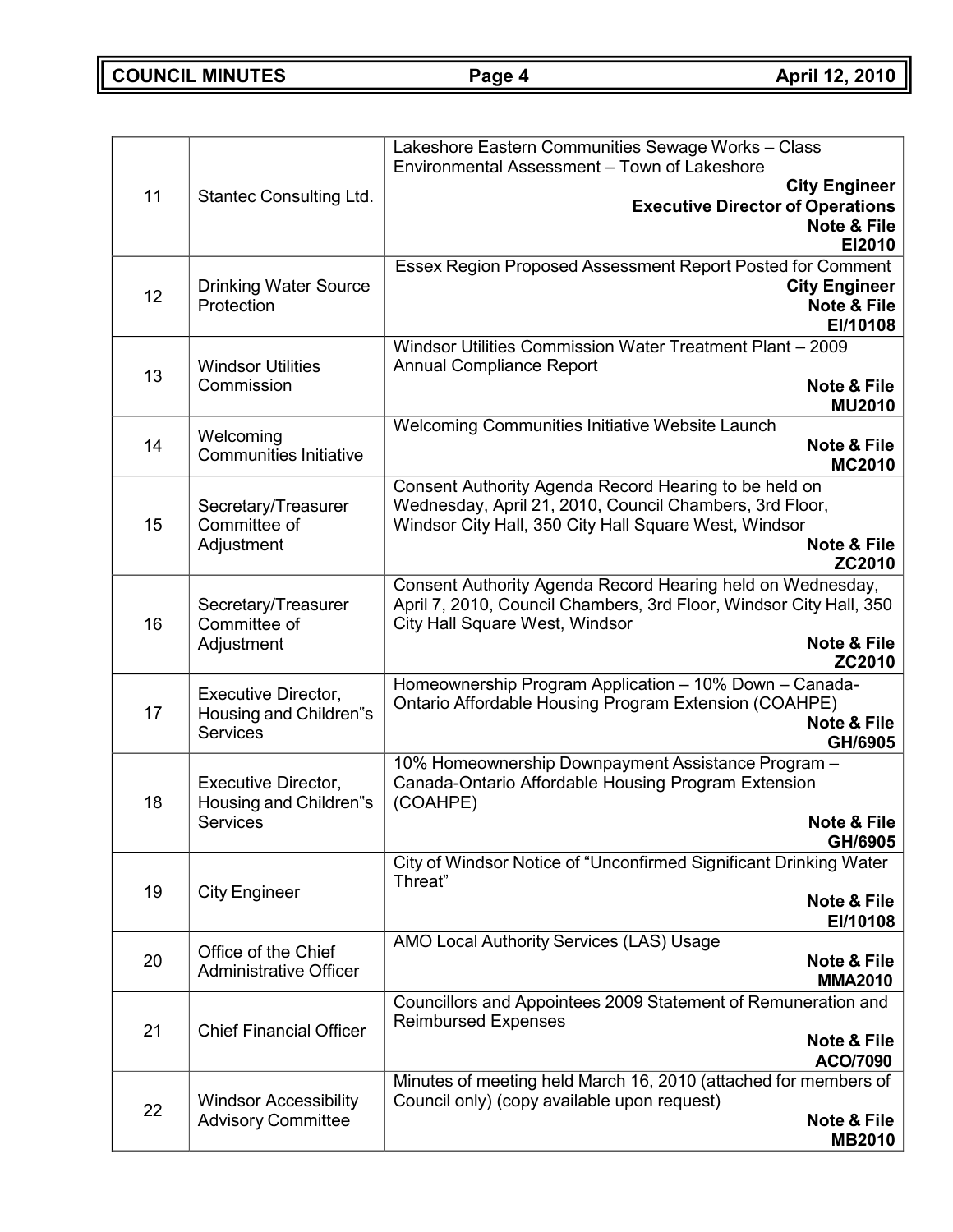| 23 | <b>Environmental Master</b>             | Minutes of meeting held March 24, 2010 (attached for members of<br>Council only) (copy available upon request)                                                                                                                                  |
|----|-----------------------------------------|-------------------------------------------------------------------------------------------------------------------------------------------------------------------------------------------------------------------------------------------------|
|    | Plan (EMP) Committee                    | <b>Note &amp; File</b><br><b>MB2010</b>                                                                                                                                                                                                         |
| 24 | Multi-Residential                       | Minutes of meeting held March 5, 2010 (attached for members of<br>Council only) (copy available upon request)                                                                                                                                   |
|    | <b>Taxpayers Committee</b>              | <b>Note &amp; File</b><br><b>MB2010</b>                                                                                                                                                                                                         |
| 25 | Town & Gown                             | Minutes of meeting held February 25, 2010 (attached for members<br>of Council only) (copy available upon request)                                                                                                                               |
|    | Committee                               | <b>Note &amp; File</b><br><b>MB2010</b>                                                                                                                                                                                                         |
|    | <b>Windsor-Essex County</b>             | Minutes of meeting held March 4, 2010 (attached for members of<br>Council only) (copy available upon request)                                                                                                                                   |
| 26 | Environment<br>Committee                | <b>Note &amp; File</b><br><b>MB2010</b>                                                                                                                                                                                                         |
|    | <b>Seniors Advisory</b>                 | Minutes of meeting held February 17, 2010 (attached for members<br>of Council only) (copy available upon request)                                                                                                                               |
| 27 | Committee                               | <b>Note &amp; File</b><br><b>MB2010</b>                                                                                                                                                                                                         |
|    | <b>Housing Advisory</b>                 | Minutes of meeting held March 24, 2010 (attached for members of<br>Council only) (copy available upon request)                                                                                                                                  |
| 28 | Committee                               | <b>Note &amp; File</b><br><b>MB2010</b>                                                                                                                                                                                                         |
| 29 | Office of the Mayor,<br>City of Windsor | Letter to Ambassador of Poland expressing condolences on the<br>tragic death of the President of Poland, Lech Kaczynski, his wife &<br>so many other prominent members of the Government of Poland.<br><b>Note &amp; File</b><br><b>APR2010</b> |

Carried.

# **Consent Agenda**

Moved by Councillor Marra, seconded by Councillor Postma,

That the following Consent Agenda and the recommendations contained in the administrative reports **BE APPROVED** as amended:

- Item 1 Life Insurance Contracts Interim Arbitration Award Windsor Professional Firefighters Association (WPFFA)
- Item 2 Development of Evidentiary Sample Guidelines for Sewer Use By-law Enforcement and an Update on the CCME Municipal Wastewater Effluent Strategy
- Item 3 Quality Way Multi-use Trail Construction (Bikeway Development ISF 2822)
- Item 4 Windsor-Detroit Tunnel Corporation Board of Directors Request for Indemnity
- Item 5 Purchasing By-law Amendment
- Item 6 Bridge Rehabilitation Central Avenue over E.C. Row, Tender No. 01-10
- Item 7 Former Wickes Manufacturing Facility, 9082, 9100 and 9152 Tecumseh Road East, Sole Source for Miscellaneous Waste Removal
- Item 8 Amendments to Closed East Riverside Landfill Monitoring Program
- Item 9 Land Donation South Cameron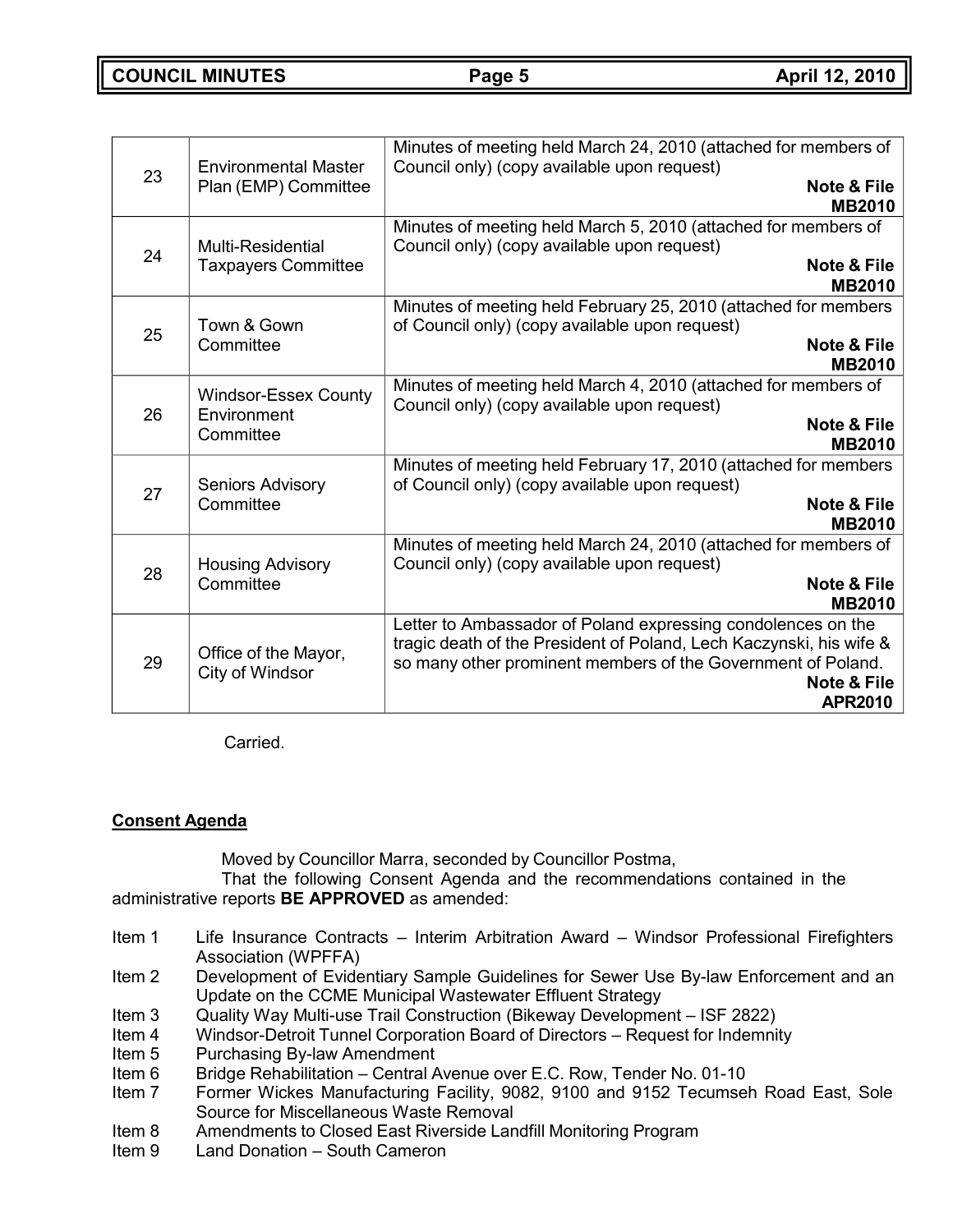- Item 10 Rescinding City of Windsor By-law Creating Windsor Tunnel Commission
- Item 11 City of Windsor Corporate Insurance Review<br>Item 12 2010 Schedule of Council Meetings Upda
- 2010 Schedule of Council Meetings Updated to Reflect Election Day Moved Forward to Fourth Monday of October
- Item 13 Weed and Grass Cutting E.C. Row Expressway, Roadside Ditches, Vacant Lots<br>Item 14 Delegation of Authority to Sign Confidentiality Agreements for the Purposes
- Delegation of Authority to Sign Confidentiality Agreements for the Purposes of Conflict Resolution/Mediation
- Item 15 2009 Year-End Budget Variance Report
- Item 17 Memorandum of Agreement with CANUE

Carried.

### **Deferrals and/or Referrals and Withdrawals**

## **Opening of a Bingo Hall at 3975 Wyandotte St. E.**

### **Phil Haddad, President, Charities of Classic Bingo IV**

Phil Haddad, President, Charities of Classic Bingo IV, appears before Council to request that the report of the Licence Commissioner dated March 30, 2010 entitled "Opening of a Bingo Hall at 3975 Wyandotte St. E." be deferred at least 18 months, to allow for an analysis of the e-bingo initiative.

Clerk"s Note: A motion for deferral is not supported and will be dealt with as scheduled for April 12, 2010.

### **ACLL/9564 16**

### **Presentations & Delegations:**

### **PRESENTATIONS:**

### **Windsor Spitfires Memorial Cup Bid Presentation**

### **Nicole Piach, Co-owner, Banner Sign Company; and Rob Gagnon, Public Relations Coordinator, Windsor Spitfires Hockey Club**

Nicole Piach, Co-owner, Banner Sign Company; and Rob Gagnon, Public Relations Coordinator, appear before Council, and along with Mayor Francis present a massive hockey jersey signed by thousands of local area residents, which will be part of a presentation in Toronto on April 14, 2010 as part of the city"s bid for the 2011 Memorial Cup.

### **DELEGATIONS**

### **Opening of a Bingo Hall at 3975 Wyandotte Street East**

#### **David Wilson, Gateway-Windsor Community Service Booster**

David Wilson, Gateway-Windsor Community Service Booster, appears before Council to request that Council endorse the proposal to open a bingo hall located at 3975 Wyandotte St. E., providing a brief overview of their proposal, and concludes by suggesting that the current monopoly has not been beneficial as it only helps to control that entity"s profits, and suggests that healthy competition should be encouraged.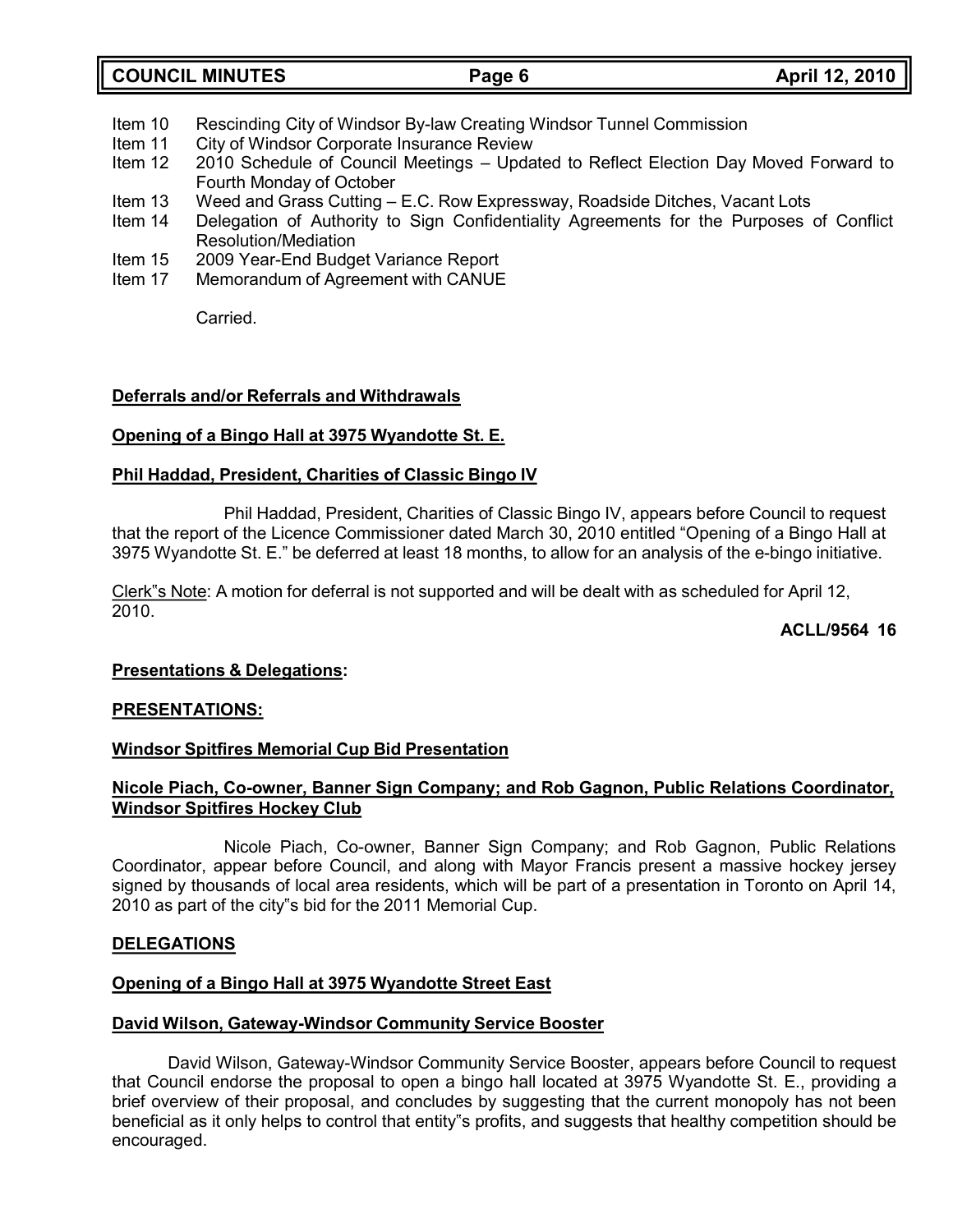#### **Donna Krumme, Consultant, Gateway-Windsor**

Donna Krumme, Consultant, Gateway-Windsor, appears before Council to request that Council endorse the proposal to open a bingo hall located at 3975 Wyandotte St. E., stating that there are charities on a waiting list eager to run bingos for their respective charities and are therefore losing fundraising opportunities, and concludes that a new hall would be favourable for the market, and that the City of Windsor would benefit from additional licensing revenues.

#### **John Elliott, Mike McKenzie and Linh Floresca, Sandwich Teen Action Group**

John Elliott, Mike McKenzie and Linh Floresca, Sandwich Teen Action Group (STAG), appear before Council to request that Council endorse the proposal to open a bingo hall located at 3975 Wyandotte St. E., stating that organizations such as STAG need revenue sources and that approval of this proposal would be a step in the right direction.

#### **Bob Williams, Treasurer, Gateway-Windsor**

Bob Williams, Treasurer, Gateway-Windsor, appears before Council to request that Council endorse the proposal to open a bingo hall located at 3975 Wyandotte St. E.

#### **Ron Holden, Canadian Historical Aircraft Association**

Ron Holden, Canadian Historical Aircraft Association, appears before Council to request that Council endorse the proposal to open a bingo hall located at 3975 Wyandotte St. E., stating that it is essential for their long-term survival, as they have endured hardship since the closure of Hollywood Bingo.

#### **Steven Carver and John Shellhorn representing Metropolitan Community Church of Windsor**

Steven Carver and John Shellhorn representing Metropolitan Community Church of Windsor, appear before Council to request that Council not endorse the proposal to open a bingo hall located at 3975 Wyandotte St. E., stating that their charitable organization was taken off the waiting list and is pleased with the current hall operating bingos.

### **Walter Willms and Bill MacArthur, President, Rotary Club of Windsor (1918)**

Walter Willms and Bill MacArthur, President, Rotary Club of Windsor (1918), appear before Council to request that Council not endorse the proposal to open a bingo hall located at 3975 Wyandotte St. E.

### **Patricia McLaughlin and Gay Heney, Windsor Classic Chorale**

Patricia McLaughlin and Gay Heney, Windsor Classic Chorale, appear before Council to request that Council not endorse the proposal to open a bingo hall located at 3975 Wyandotte St. E., suggesting that it is important to first measure the impact of e-bingo in the community.

### **Pam Winik, President, Paradise Bingo**

Pam Winik, President, Paradise Bingo, appears before Council to request that Council not endorse the proposal to open a bingo hall located at 3975 Wyandotte St. E., stating that revenues are down everywhere due to economic challenges, and that it is imperative that stabilization occur first, as opposed to expansion during market shrinkage, and concludes by suggesting that at minimum, consideration of this proposal be deferred a minimum of 18 months.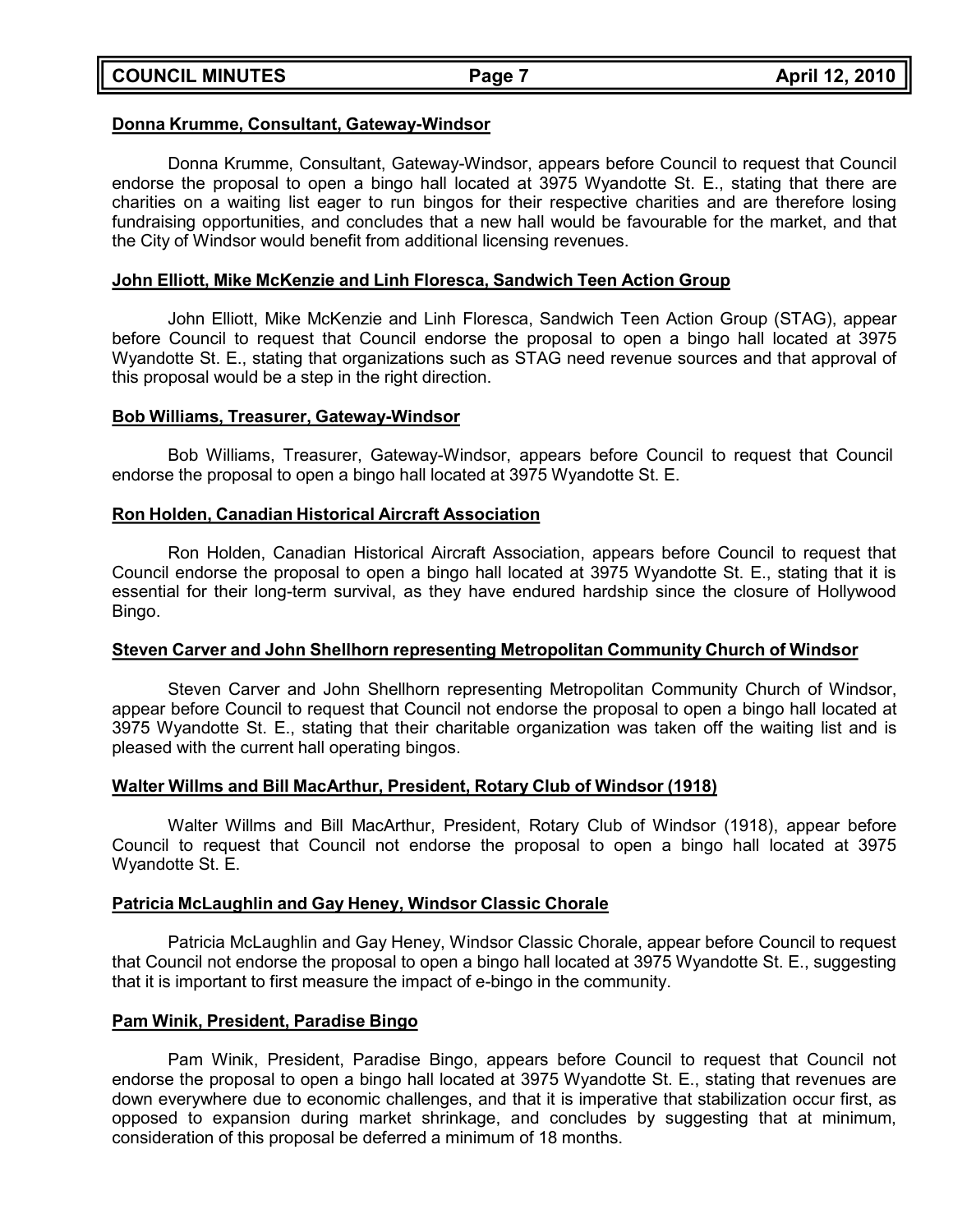#### **Ed Cecile, representing Brentwood Recovery Home**

Ed Cecile, representing Brentwood Recovery Home, appears before Council to request that Council not endorse the proposal to open a bingo hall located at 3975 Wyandotte St. E.

#### **Tony Rosa, President & CEO, Community Gaming & Entertainment Group**

Tony Rosa, President & CEO, Community Gaming & Entertainment Group, appears before Council to request that Council not endorse the proposal to open a bingo hall located at 3975 Wyandotte St. E., stating that the main goal should be to maximize monies for charity and to not hurt all 349 of them who currently operate bingo for a few, and that at a minimum, this proposal should be deferred at least 18 months to allow for an assessment of the impact of e-bingo.

#### **Eric Dowdy, Community Gaming and Entertainment Group**

Mayor Francis leaves the meeting at 7:20 o"clock p.m. and Councillor Dilkens assumes the Chair.

Eric Dowdy, Community Gaming and Entertainment Group, appears before Council to request that Council not endorse the proposal to open a bingo hall located at 3975 Wyandotte St. E., suggesting that the peak times are no longer a reality.

#### **Phil Haddad, President, Charities of Classic Bingo IV**

Phil Haddad, President, Charities of Classic Bingo IV, appears before Council to request that Council not endorse the proposal to open a bingo hall located at 3975 Wyandotte St. E., stating that there would be two halls in close proximity and would therefore result in all parties making less money as a whole, and per charity.

#### **Dan Batson, Administrator for the Windsor Moose Lodge**

Mayor Francis returns to the meeting at 7:32 o"clock p.m., and Councillor Dilkens returns to his seat at the Council table.

Dan Batson, Administrator for the Windsor Moose Lodge, appears before Council to request that Council not endorse the proposal to open a bingo hall located at 3975 Wyandotte St. E., stating that bingo revenues are down sharply, and the economic climate has not helped, and suggests that the focus should be on e-bingo on a go-forward basis.

#### **Ron Foster, President of Bingo Country Bingo Association of Windsor**

Ron Foster, President of Bingo Country Bingo Association of Windsor, appears before Council to request that Council not endorse the proposal to open a bingo hall located at 3975 Wyandotte St. E., and concludes by suggesting that the list of charities supporting the proposal should have been provided for public awareness, as opposed to it being treated in a confidential manner.

#### **Genny Rudzinski, Director of Orphaned Kitten Nurseries**

Genny Rudzinski, Director of Orphaned Kitten Nurseries, appears before Council to request that Council not endorse the proposal to open a bingo hall located at 3975 Wyandotte St. E., suggesting it would negatively impact her funding.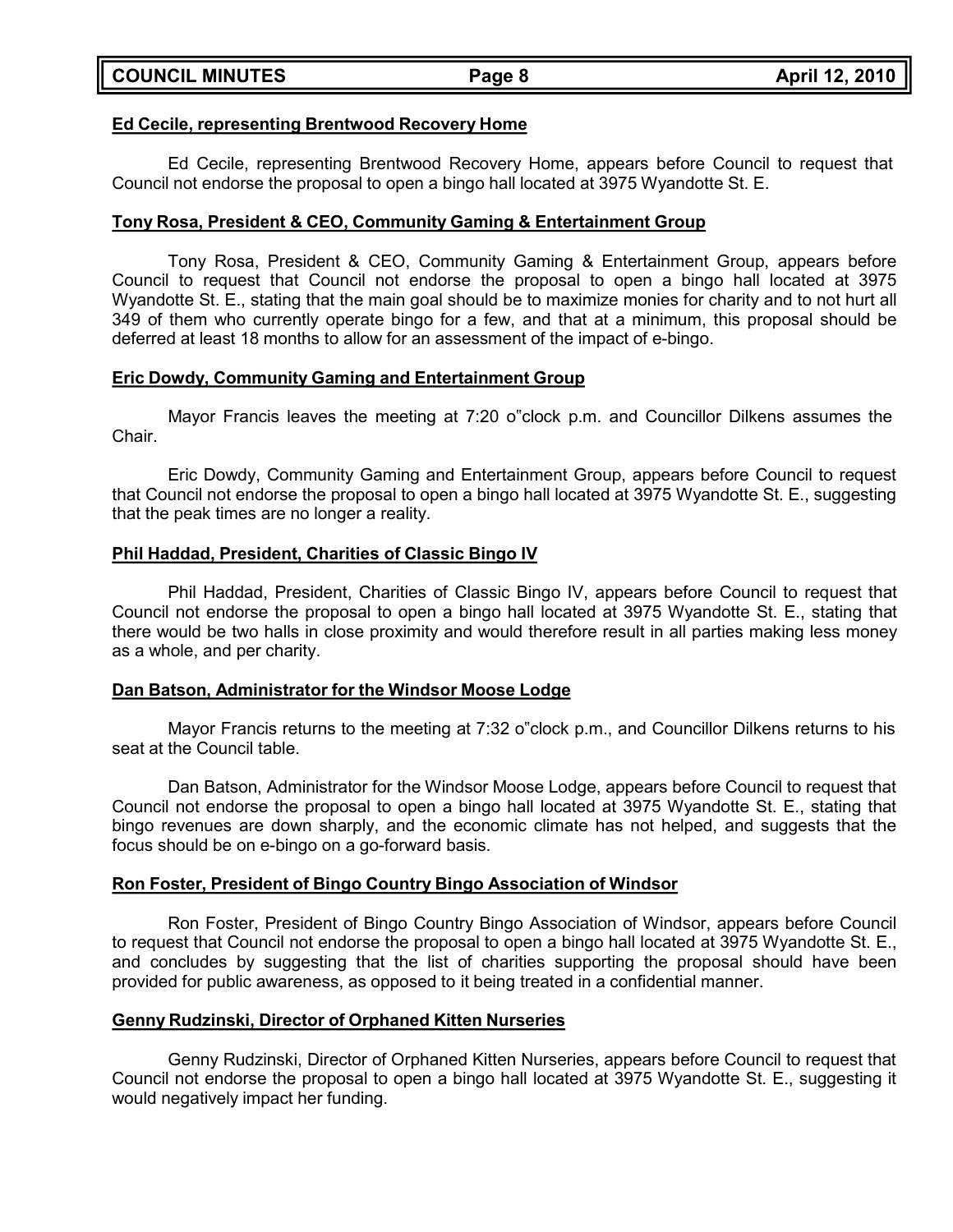#### **Ray Kupko Jr., Ward 2 resident**

Ray Kupko Jr., Ward 2 resident, appears before Council to request that Council not endorse the proposal to open a bingo hall located at 3975 Wyandotte St. E., as it would have a negative impact.

#### **Justin Langlois, representing Arts Council Windsor & Region**

Justin Langlois, representing Arts Council Windsor & Region, appears before Council to request that Council not endorse the proposal to open a bingo hall located at 3975 Wyandotte St. E., suggesting that time needs to be spent analysing the impact of e-bingo.

#### **Brian Dozois, Big D Bingo**

Brian Dozois, Big D Bingo, appears before Council to request that Council not endorse the proposal to open a bingo hall located at 3975 Wyandotte St. E., as it would hurt many different stakeholders, including the workers at the current bingo hall who would be negatively impacted if sessions were reduced due to the opening of a competing hall.

#### **Victoria Shearon, Schizophrenia Society of Ontario (Windsor Essex Chapter)**

Victoria Shearon, Schizophrenia Society of Ontario (Windsor Essex Chapter), appears before Council to request that Council not endorse the proposal to open a bingo hall located at 3975 Wyandotte St. E., stating that bingo revenues have decreased significantly and another hall opening would lead to further hardships.

#### **Mike Stanish, Ten Friends Diner**

Mike Stanish, Ten Friends Diner, appears before Council to request that Council not endorse the proposal to open a bingo hall located at 3975 Wyandotte St. E., as it would hurt their program due to less funding opportunities.

#### **Fazle Baki, President, South Asian Centre**

Fazle Baki, President, South Asian Centre, appears before Council to request that Council not endorse the proposal to open a bingo hall located at 3975 Wyandotte St. E., stating that bingo revenues have declined sharply and any further reductions will cause even greater hardships.

#### **Alida MacLeod, President, Windsor Volunteers for Literacy Foundation**

Alida MacLeod, President, Windsor Volunteers for Literacy Foundation, appears before Council to request that Council not endorse the proposal to open a bingo hall located at 3975 Wyandotte St. E.

#### **Bob McGuire, Windsor Men's Forum**

Bob McGuire, Windsor Men"s Forum, appears before Council to request that Council not endorse the proposal to open a bingo hall located at 3975 Wyandotte St. E.

#### **Mike Havey, Friends of the University of Windsor Invitational High School Basketball Tournament**

Mike Havey, Friends of the University of Windsor Invitational High School Basketball Tournament, appears before Council to request that Council not endorse the proposal to open a bingo hall located at 3975 Wyandotte St. E., stating that at a minimum, it should be deferred until such time as the e-bingo initiative proceeds and is analysed in terms of impact on the market.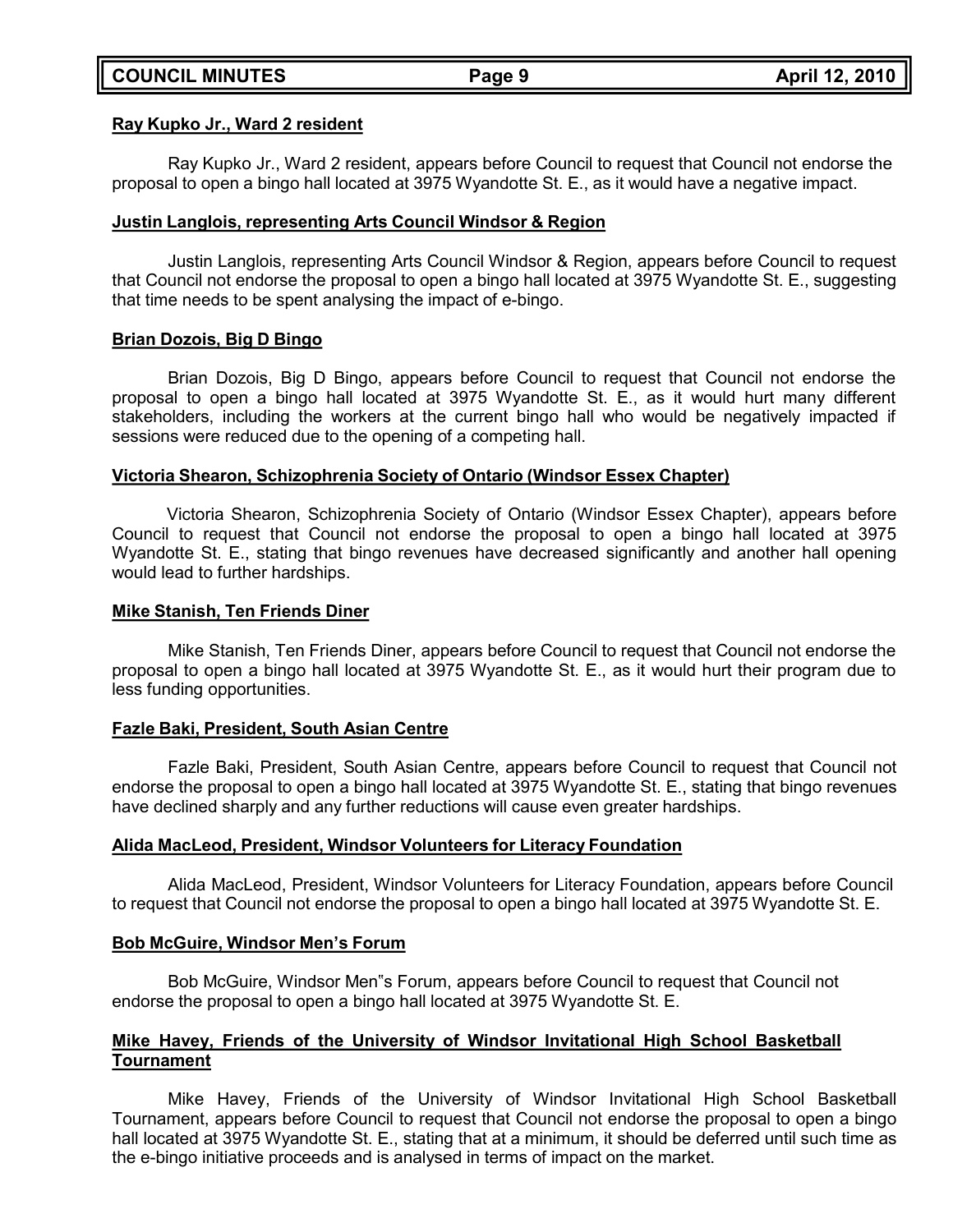#### **Sandy Bondy, Charities of Bingo City**

Sandy Bondy, Charities of Bingo City, appears before Council to request that Council not endorse the proposal to open a bingo hall located at 3975 Wyandotte St. E., suggesting that its opening would be at the expense of others, and that even though it would benefit the city in terms of additional licensing revenue, the current economic climate and hardships being endured in the community should be considered first.

#### **Marty Carroll, Paradise Bingo**

Marty Carroll, Paradise Bingo, appears before Council to request that Council not endorse the proposal to open a bingo hall located at 3975 Wyandotte St. E., stating that there will be a negative impact on other charities currently operating bingos if a new hall were to open.

#### **Harvey Kessler, Windsor Jewish Community Centre**

Harvey Kessler, Windsor Jewish Community Centre, appears before Council to request that Council not endorse the proposal to open a bingo hall located at 3975 Wyandotte St. E., suggesting that the charities currently operating bingos cannot afford to have any further declines in revenue potential.

Mayor Francis leaves the meeting at 8:07 o"clock p.m., and Councillor Dilkens assumes the Chair.

#### **Mary McCarthy, Windsor and District Highland Dancers Association**

Mary McCarthy, Windsor and District Highland Dancers Association, appears before Council to request that Council not endorse the proposal to open a bingo hall located at 3975 Wyandotte St. E., suggesting that the charities currently operating bingos cannot afford to have any further declines in revenue potential.

#### **Wayne Harris, HCAA for Charities of Classic Bingo IV**

Wayne Harris, HCAA for Charities of Classic Bingo IV, appears before Council to request that Council not endorse the proposal to open a bingo hall located at 3975 Wyandotte St. E., as revenue would decline for charities if this were to be approved, and concludes by suggesting that the matter be noted and filed.

Mayor Francis returns to the meeting at 8:09 o"clock p.m., and Councillor Dilkens returns to his seat at the Council table.

Clerk"s Note: Mayor Francis indicates that reference was made that his brother is employed with the Multicultural Council, which perhaps also has charitable licences or bingos, and were not listed as a delegation on this matter. The Mayor reviewed the *Municipal Conflict of Interest Act*, and discloses that he does not have a conflict, and even if a conflict were determined, it would be remote in nature and subject to the qualifying exceptions that may be present.

(For final disposition of this matter, see Clause **CR136/2010** in Schedule "A" attached hereto.) **ACLL/9564 16**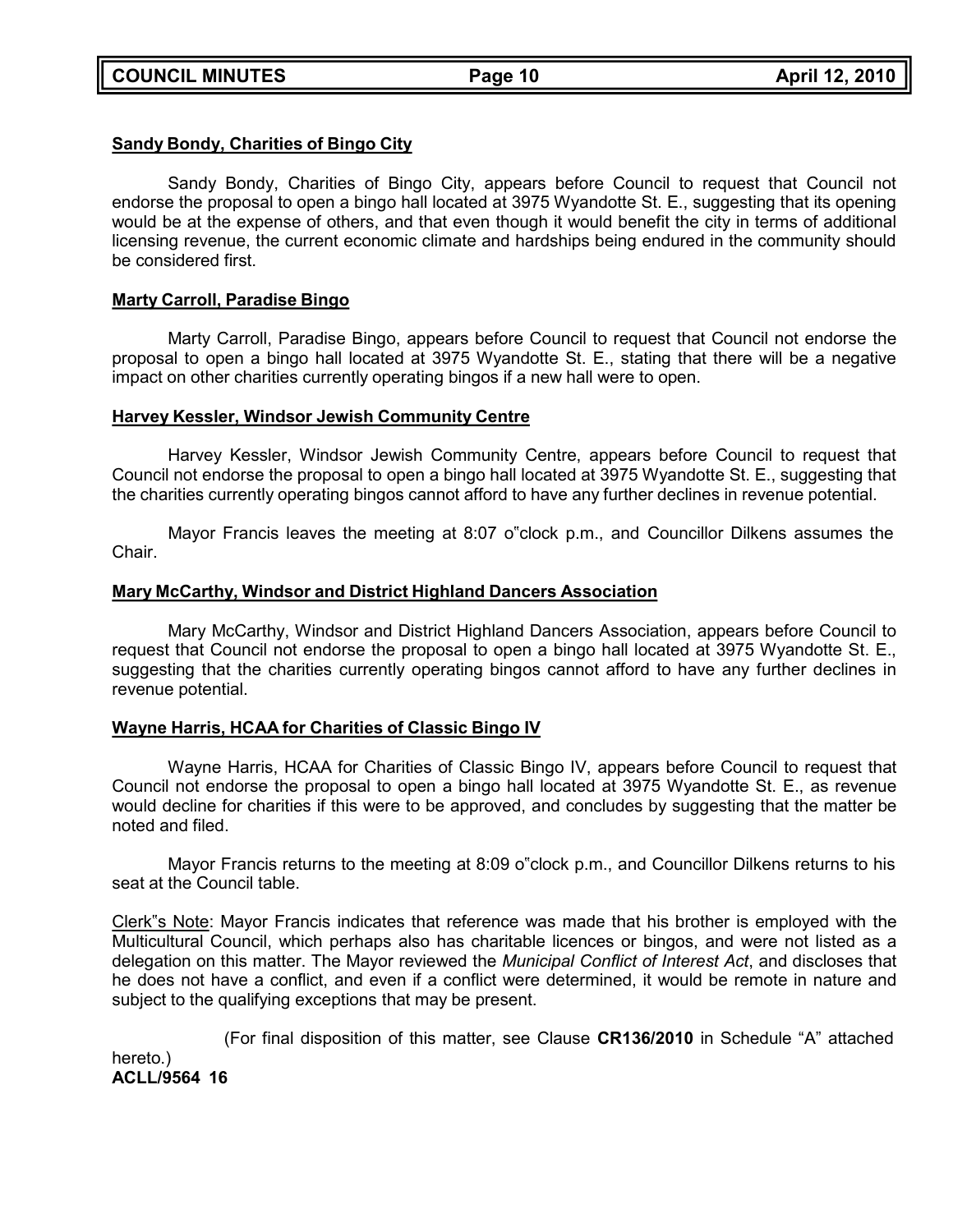# **Regular Business Items (for final disposition of these matters see Schedule "A" attached)**

None.

## **Consideration of Committee Reports**

| M108-2010<br>presented.                   | Moved by Councillor Dilkens, seconded by Councillor Gignac,<br>That the Report of the special In-camera meeting held April 12, 2010 BE ADOPTED as                                             |         |
|-------------------------------------------|-----------------------------------------------------------------------------------------------------------------------------------------------------------------------------------------------|---------|
|                                           | Carried.                                                                                                                                                                                      | ACO2010 |
| M109-2010<br>presented.                   | Moved by Councillor Dilkens, seconded by Councillor Gignac,<br>That the Report of the Special In-Camera Meeting held April 6, 2010 BE ADOPTED as                                              |         |
|                                           | Carried.                                                                                                                                                                                      | MB2010  |
| M110-2010                                 | Moved by Councillor Dilkens, seconded by Councillor Gignac,<br>That Report No. 4 of the Seniors Advisory Committee meeting held March 30, 2010<br><b>BE ADOPTED</b> as presented.<br>Carried. |         |
|                                           |                                                                                                                                                                                               | MB2010  |
| M111-2010<br><b>ADOPTED</b> as presented. | Moved by Councillor Dilkens, seconded by Councillor Gignac,<br>That the Report of the Special In-Camera meeting held March 29, 2010 (Session 1) BE<br>Carried.                                |         |
|                                           |                                                                                                                                                                                               | MB2010  |
| M112-2010<br><b>ADOPTED</b> as presented. | Moved by Councillor Dilkens, seconded by Councillor Gignac,<br>That Report of the Special In-Camera meeting held March 29, 2010 (Session 2) BE<br>Carried.                                    |         |
|                                           |                                                                                                                                                                                               | MB2010  |

### **By-laws**

Moved by Councillor Halberstadt, seconded by Councillor Hatfield,

That the following By-laws No. 55-2010 through 57-2010 and 59-2010 **BE INTRODUCED** and read a first and second time, and that By-law No. 58-2010 **BE DEFERRED** at the request of Administration: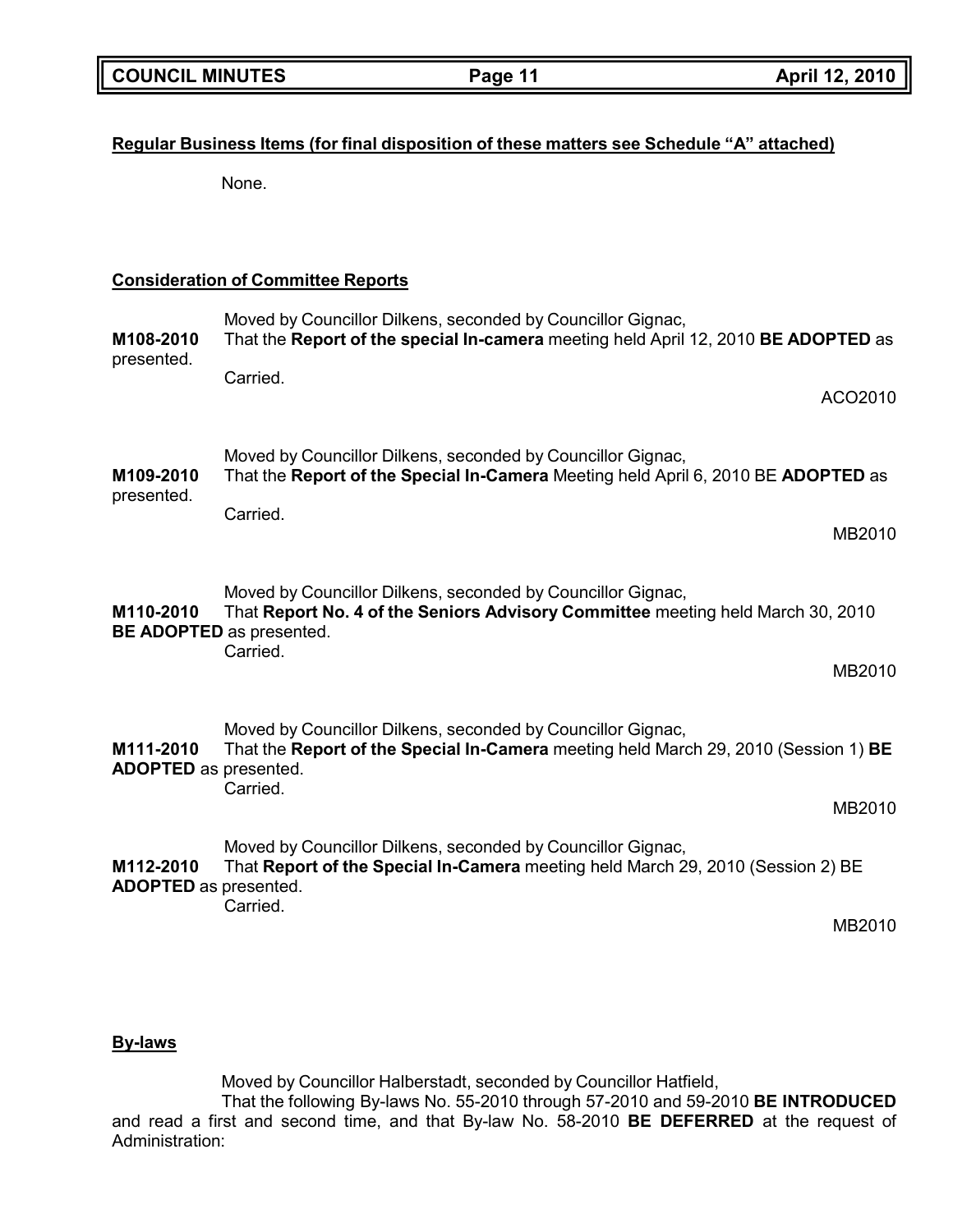**COUNCIL MINUTES Page 12 April 12, 2010**

- 55-2010 "A BY-LAW TO AMEND BYLAW 400-2004, BEING A BYLAW OF THE CITY OF WINDSOR GOVERNING PURCHASING POLICIES AND PROCEDURES"
- 56-2010 "A BY-LAW TO DISSOLVE THE WINDSOR TUNNEL COMMISSION"
- 57-2010 "A BY-LAW TO PERMIT 1681230 ONTARIO INC., CARRYING ON BUSINESS AS WINDSOR CHRYSLER AND 1381230 ONTARIO INC., CARRYING ON BUSINESS AS WINDSOR BODYWORKS TO REMAIN OPEN ON A HOLIDAY IN THE CITY OF WINDSOR"
- 58-2010 "A BY-LAW TO FURTHER AMEND BY-LAW NUMBER 9023 BEING A BY-LAW TO RGULATE VEHICULAR PARKING WITHIN THE LIMITS OF THE CITY OF WINDSOR ON MUNICIPAL STREETS, MUNICIPAL PARKING LOTS AND PRIVATE PROPERTIES" (DEFERRED AT THE REQUEST OF ADMINISTRATION)
- 59-2010 "A BY-LAW TO CONFIRM PROCEEDINGS OF THE COUNCIL OF THE CORPORATION OF THE CITY OF WINDSOR AT ITS MEETING HELD ON THE TWELFTH DAY OF APRIL, 2010"

Carried.

Moved by Councillor Jones, seconded by Councillor Lewenza,

That the Committee of the Whole does now rise and report to Council respecting the business items considered by the Committee:

- **1) Communication Items (as amended)**
- **2) Consent Agenda (as amended)**
- **3) Items Deferred**
- **Items Referred**
- **4) Consideration of the Balance of Business Items (see Schedule "A")**
- **5) Committee Reports (as presented)**
- **6) By-laws given first and second readings (as amended)**

Carried.

#### **Notices of Motion**

Moved by Councillor Halberstadt, seconded by Councillor Valentinis, **M**113**-2010** That Rule 13.9(a) of the Procedure By-law regarding business not already before Council **BE WAIVED** to permit the introduction of a motion without prior notice respecting a methadone clinic opened recently at 1574 Lincoln Road.

Carried. Councillor Postma voting nay.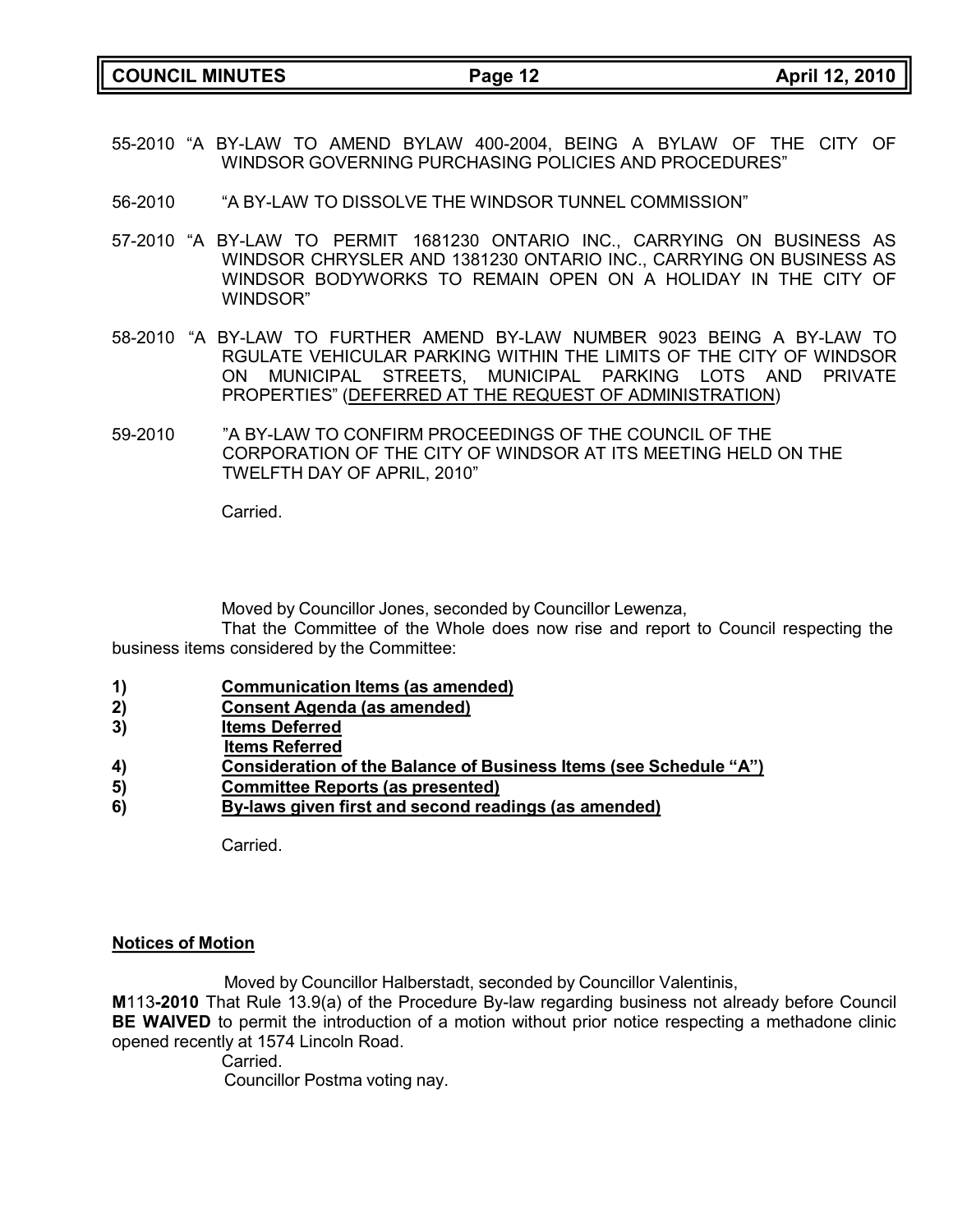Moved by Councillor Halberstadt, seconded by Councillor Valentinis, **M114-2010** WHEREAS the Erie St. Clair Methadone Clinic opened recently at 1574 Lincoln Road, without notice to the neighbours, and with the intent to grow into a Regional Addiction Centre; and,

WHEREAS the head of the clinic, Dr. Tony Hammer, agreed at a subsequent meeting with angry neighbours at the clinic on April 7, 2010, to work with the City to identify another location; Thereby be it resolved that Administration **BE DIRECTED** to work through the Windsor-Essex County Community Drug Strategy Framework, seeking the involvement of the Erie St. Clair Local Health Integration Network and the offices of our local Members of Provincial Parliament, to coordinate the formation of a committee to investigate, with continued input from the City of Windsor Planning and Building Departments, relocation options relative to a methadone clinic currently located at 1574 Lincoln Road, and to also explore longer term strategies for methadone clinics that fit with our community"s needs and resources; and,

> THAT members of City Council **BE KEPT APPRISED** of the process. **Carried**

# **Third Reading of By-laws**

Moved by Councillor Marra, seconded by Councillor Postma, That the following By-laws No. 55-2010 through 57-2010 and 59-2010, having been read a first and second time be now read a third time and finally passed and that the Mayor and Clerk **BE AUTHORIZED** to sign and seal the same notwithstanding any contrary provision of the Council. Carried.

### **Petitions**

None presented.

### **Council Questions**

Moved by Councillor Dilkens, seconded by Councillor Gignac,

**M115-2010** That the Council Questions arising from the previous meeting of Council and listed by the Clerk **BE NOW CONSIDERED** for purposes of discussion, and further, that the Administration **BE DIRECTED** to proceed with the necessary actions to respond to the Council Questions consistent with Council"s instructions.

Carried.

ACOQ2010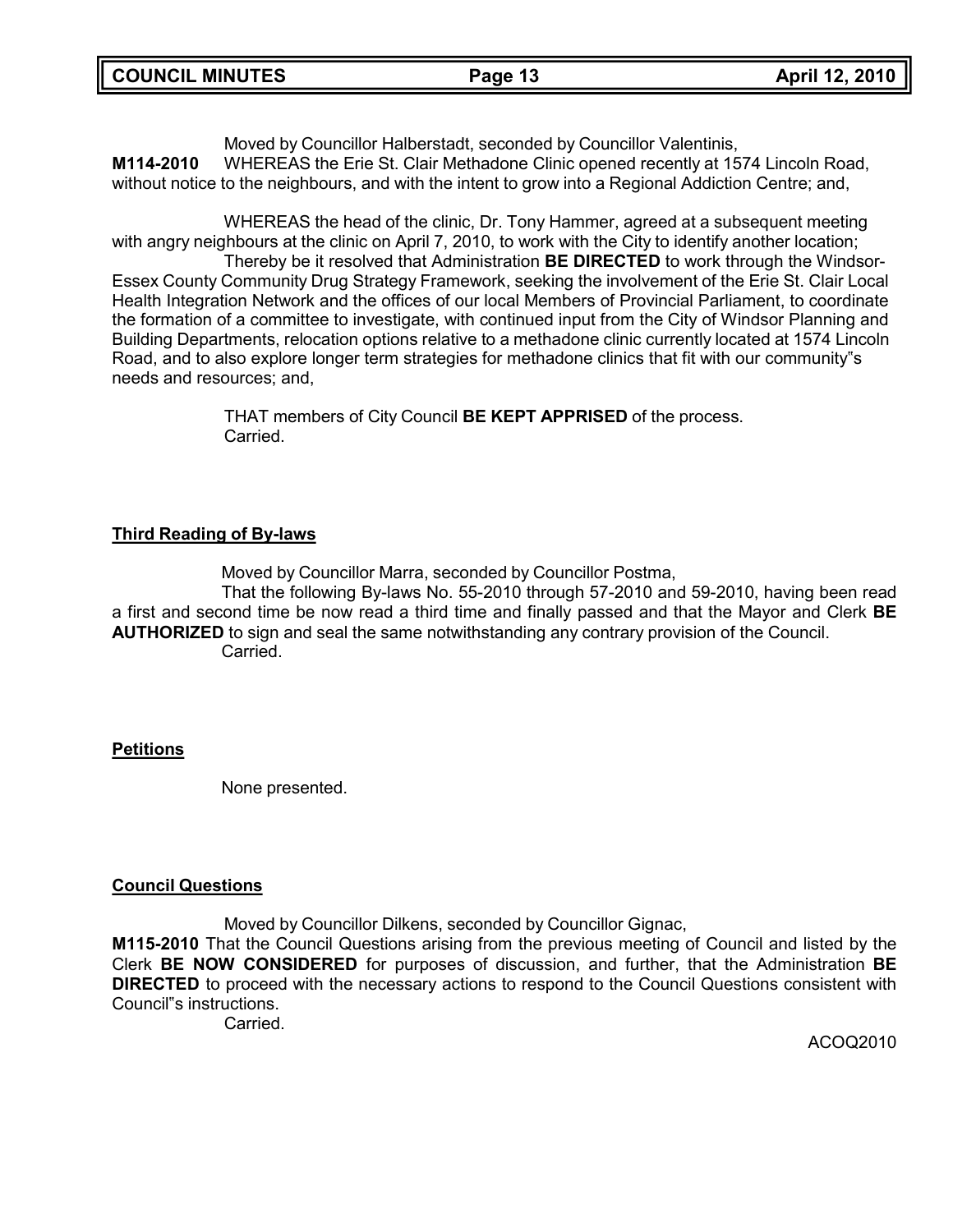#### **COUNCIL MINUTES Page 14 April 12, 2010**

## **PROPOSED IN-CAMERA AGENDA FOR APRIL 19, 2010**

Moved by Councillor Halberstadt, seconded by Councillor Hatfield, **M116-2010** That the following proposed In Camera Agenda for April 19, 2010 **BE APPROVED**:

| Item<br>No. | <b>Subject</b>                                                          | <b>Section – Pursuant to</b><br>Municipal Act, 2001, as<br>amended |
|-------------|-------------------------------------------------------------------------|--------------------------------------------------------------------|
|             | Border Update – update on Legal<br>matters (verbal report as necessary) | $239(2)(a)$ , (c), (e) and (f)                                     |

and further, that in accordance with By-law 46-2003, the Chief Administrative Officer, in consultation with the Mayor **BE AUTHORIZED** to add matters deemed to be of an urgent or time sensitive nature. Carried.

ACO2010

#### **Adjournment**

Moved by Councillor Jones, seconded by Councillor Lewenza,

That this Council meeting stand adjourned until the next regular meeting of Council or at the call of the Mayor.

Carried.

Accordingly, the meeting is adjourned at 9:50 o'clock p.m.

**MAYOR**

**CITY CLERK**

**THIS IS A DRAFT COPY**

**DEPUTY CITY CLERK/SENIOR MANAGER OF COUNCIL SERVICES**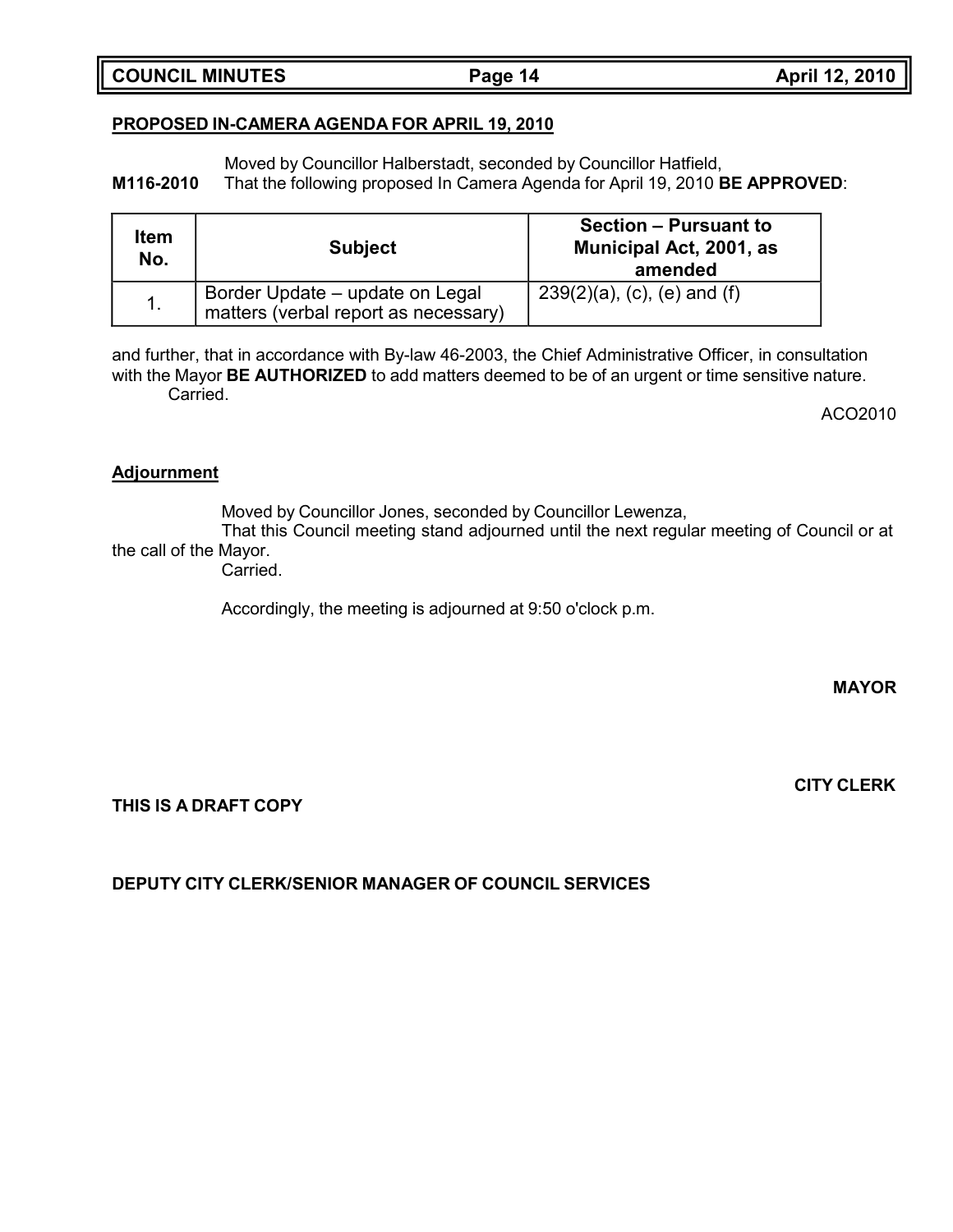**15**

Marra Postma

#### CR121/2010

That as a result of the recent Windsor Professional Firefighter Association Arbitration Award, the Chief Administrative Officer and City Clerk **BE AUTHORIZED** to sign an amendment acceptance page with Great-West Life Assurance Company and AXA insurance, satisfactory in legal form to the City Solicitor, in technical content to the Executive Director of Human Resources, and financial content to the Chief Financial Officer; and

That approval for contract renewals or future amendments of this nature **BE DELEGATED** to the Chief Administrative Officer under the Delegation of Authority By-Law 208-2008.

Carried.

Report Number 14601 ASU2010 C1

**Internal Distribution** 

Human Resources – Jennifer Kehoe Executive Director of Human Resources City Solicitor Chief Financial Officer & City Treasurer City Clerk

Marra Postma

CR122/2010

That the Mayor and City Council **APPROVE** the City of Windsor"s \$1,000 contribution to the Canadian Water & Wastewater Association (CWWA) to financially assist the CWWA with the development of a Canadian Municipal Guideline on Protecting Evidentiary Samples for Sewer use By-law Enforcement; and further,

That the update on the Canadian Council of the Ministers of the Environment Canada-wide Strategy for Municipal Wastewater Effluents **BE RECEIVED** by the Mayor and City Council **FOR INFORMATION**.

Carried.

Report Number 14600 EI2010 C2

Internal Distribution

Environmental Services – Paul Drca Interim Director Pollution Control – John Guidolin City Engineer Executive Director of Operations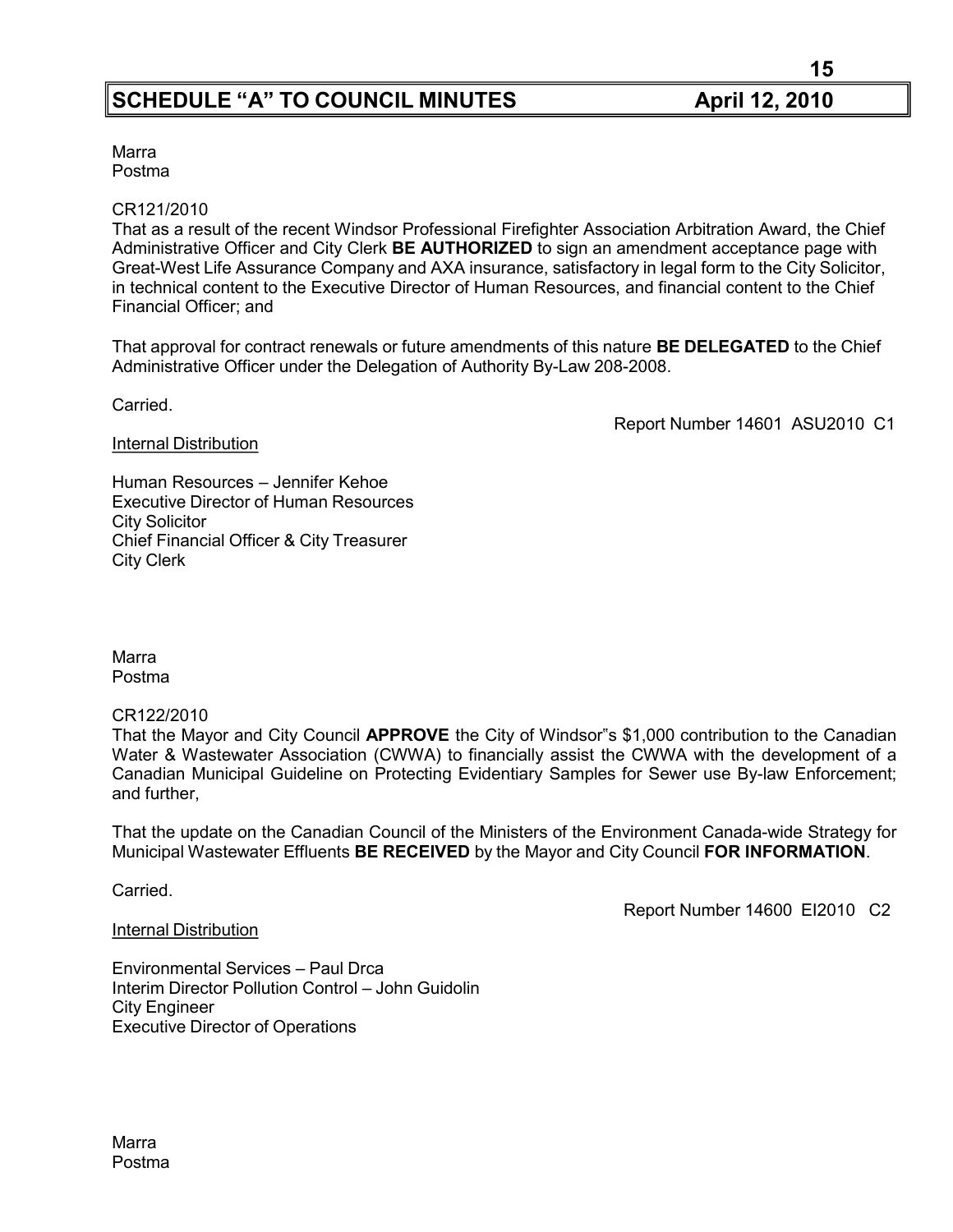#### CR123/2010

That Council **APPROVE** additional funding of \$150,000 from the 5-Year Capital Contingency account 007-5410-7092024, resulting in a total project cost of \$550,000 to construct the Quality Way Multi-Use Trail from Lauzon Parkway to Jefferson Boulevard.

Carried.

Internal Distribution

Report Number 14604 AFB/10444 C3

Engineering & Corporate Projects – Josette Eugeni Deputy City Engineer – Wes Hicks City Engineer Chief Financial Officer & City Treasurer

Marra Postma

#### CR124/2010

That City Council **AUTHORIZE** the City Solicitor and City Clerk to enter into an Indemnity Agreement between the Corporation of the City of Windsor and the Directors and Officers of the Windsor-Detroit Tunnel Corporation, satisfactory in legal content to the City Solicitor.

Carried.

Report Number 14616 ST/9726 C4

Internal Distribution

City Solicitor

Marra Postma

#### CR125/2010

That Bylaw 55-2010 **BE ADOPTED** by Council to amend bylaw 400-2004, being a bylaw of the City of Windsor Governing Purchasing Policies and Procedures, to remove reference to a requirement for bidders" corporate seals on bid or bonding documents.

Carried.

Report Number 14609 AB2010 C5

Manager of Purchasing & Risk Management

City Solicitor

Internal Distribution

Marra Postma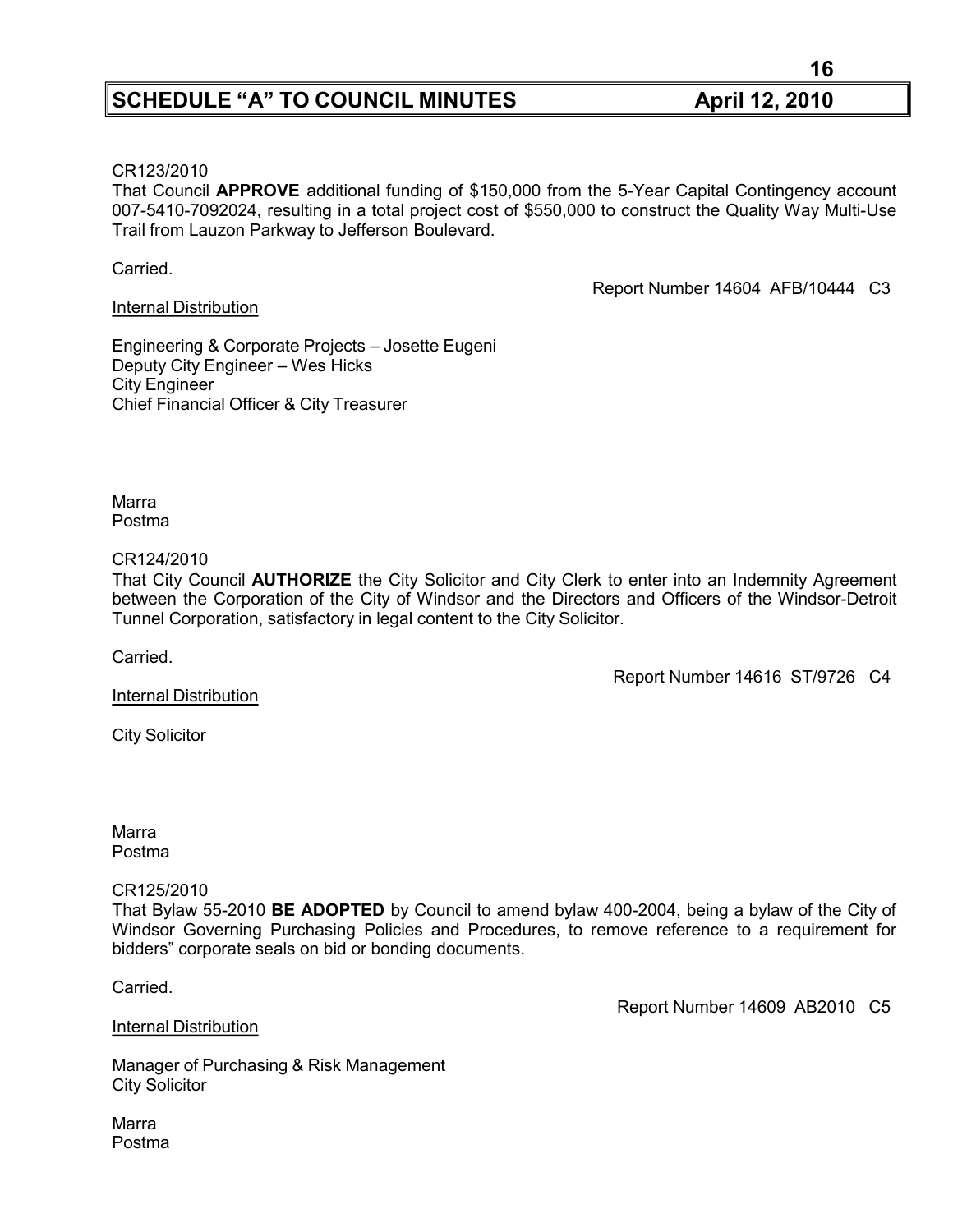**17**

CR126/2010

I. THAT the following low tender **BE ACCEPTED:**

| Tenderer:                              | Facca Incorporated<br>2097 County Rd. 31, R.R. #1<br>Ruscom, Ontario N0R 1R0 |
|----------------------------------------|------------------------------------------------------------------------------|
| Work:                                  | Rehabilitation of Central Avenue over E.C. Row Bridge<br>Tender #01-10       |
| <b>Total Tendered</b><br><b>Price:</b> | \$799,110.00 (excluding GST)                                                 |
| <b>Accounts</b><br>Charged:            | 007-5310-1790-02942-7081025                                                  |

AND THAT the Chief Administrative Officer and City Clerk **BE AUTHORIZED** to sign a contract, satisfactory in form to the City Solicitor, technical content to the City Engineer, and financial content to the Chief Financial Officer & City Treasurer, with Facca Incorporated for Tender No. 01-10.

- II.THAT **APPROVAL BE GIVEN** to undertake an expenditure of \$799,110.00 for the bridge rehabilitation of Central Avenue structure, to be funded from the approved Capital Budget of for Bridge Rehabilitation (Project ID No. 7081025).
- III. THAT **APPROVAL BE GIVEN** to undertake an expenditure of up to an amount of \$88,000., plus GST, for the retention of Dillon Consulting Limited. as outlined for site observation and contract administration of Tender No. 01-10, in accordance with their Proposal for Engineering Services dated January 30, 2010, said fee to be in accordance with the most recent Schedule of Fees published by the Professional Engineers of Ontario; and further, that the Chief Administrative Officer and City Clerk **BE AUTHORIZED** to sign an agreement, satisfactory in form to the City Solicitor, in financial content to the City Treasurer, and in technical content to the City Engineer.

Carried.

City Solicitor

Internal Distribution

Report Number 14618 SW/10354 C6

Operations – Mark Winterton Executive Director of Operations City Engineer Chief Financial Officer & City Treasurer Manager of Purchasing & Risk Management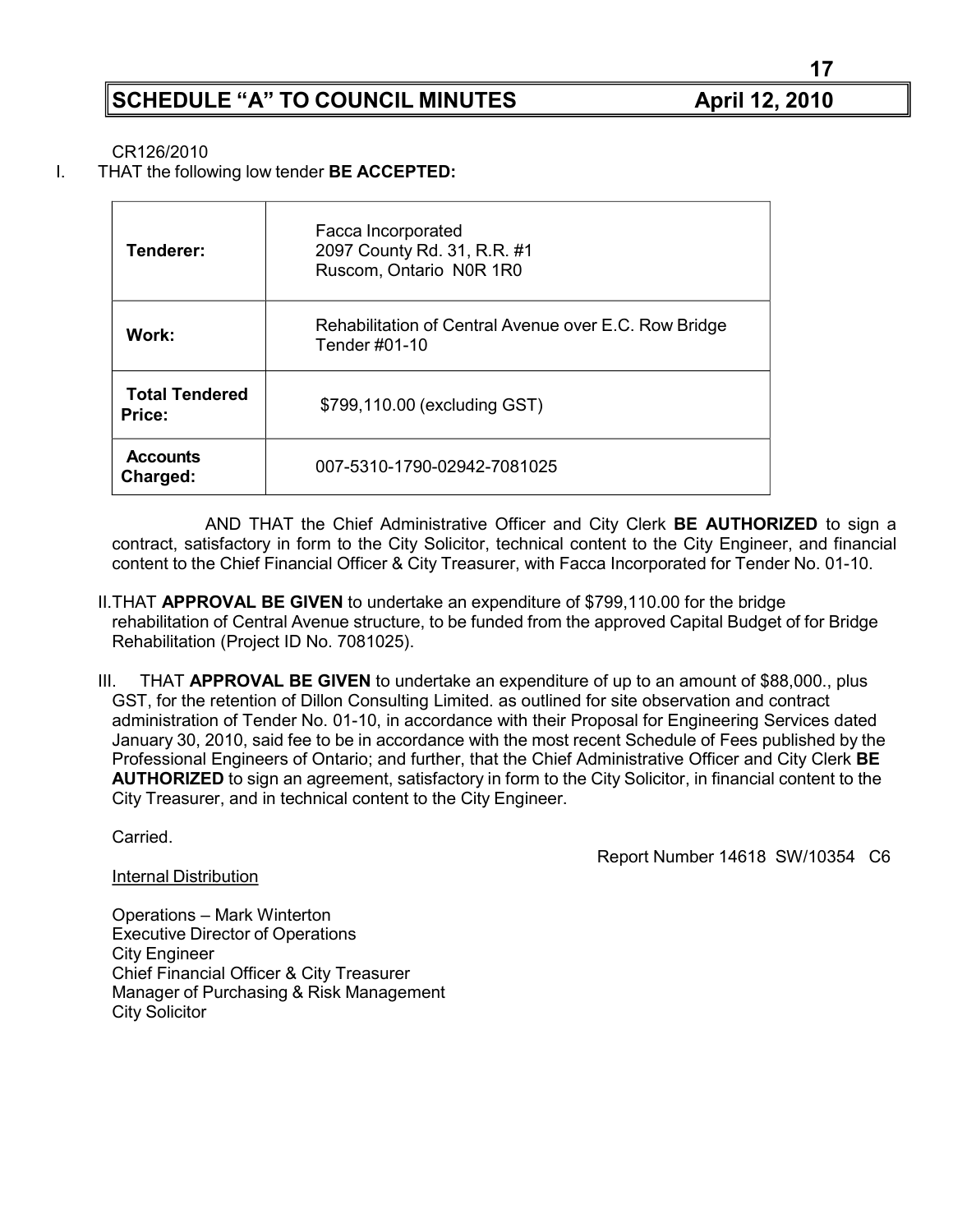**18**

Marra Postma

#### CR127/2010

That Conestoga-Rovers & Associates (CRA), **BE RETAINED** via Sole Source to manage the removal of Miscellaneous Waste, from the former Wickes Manufacturing facility located at 9082, 9100, and 9152 Tecumseh Road East, Windsor, at a total fee of \$231,081 (plus GST) in accordance with their proposal (dated March 30, 2010), and

That the project **BE FUNDED** from \$103,744 remaining in project #7081019, and the balance of \$127,337 be a first charge to the 2010 Capital Budget, and

That the Chief Administrative Officer and City Clerk **BE AUTHORIZED** to sign an agreement, satisfactory in form to the City Solicitor, in financial content to the City Treasurer, and in technical content to the City Engineer.

Carried.

Report Number 14617 APR/10340 C7

#### Internal Distribution

Engineering & Corporate Projects – Camila Duarte City Engineer City Solicitor Chief Financial Officer & City Treasurer

Marra Postma

#### CR128/2010

That the Mayor and City Council **APPROVE** amendments to the closed East Riverside Landfill sampling, monitoring and reporting program (Golder Associates Agreement for Consulting Services for the East Riverside Landfill Monitoring Program, CR93/2008, amended by CR276/2008) at a cost of \$25,200 over the 2010–2012 monitoring period.

**Carried** 

Report Number 14593 SW/9998 C8

# Internal Distribution

Environmental Services – Paul Drca City Engineer Interim Director Pollution Control – John Guidolin Executive Director of Operations Chief Financial Officer & City Treasurer Purchasing & Risk Management – Scott Fraser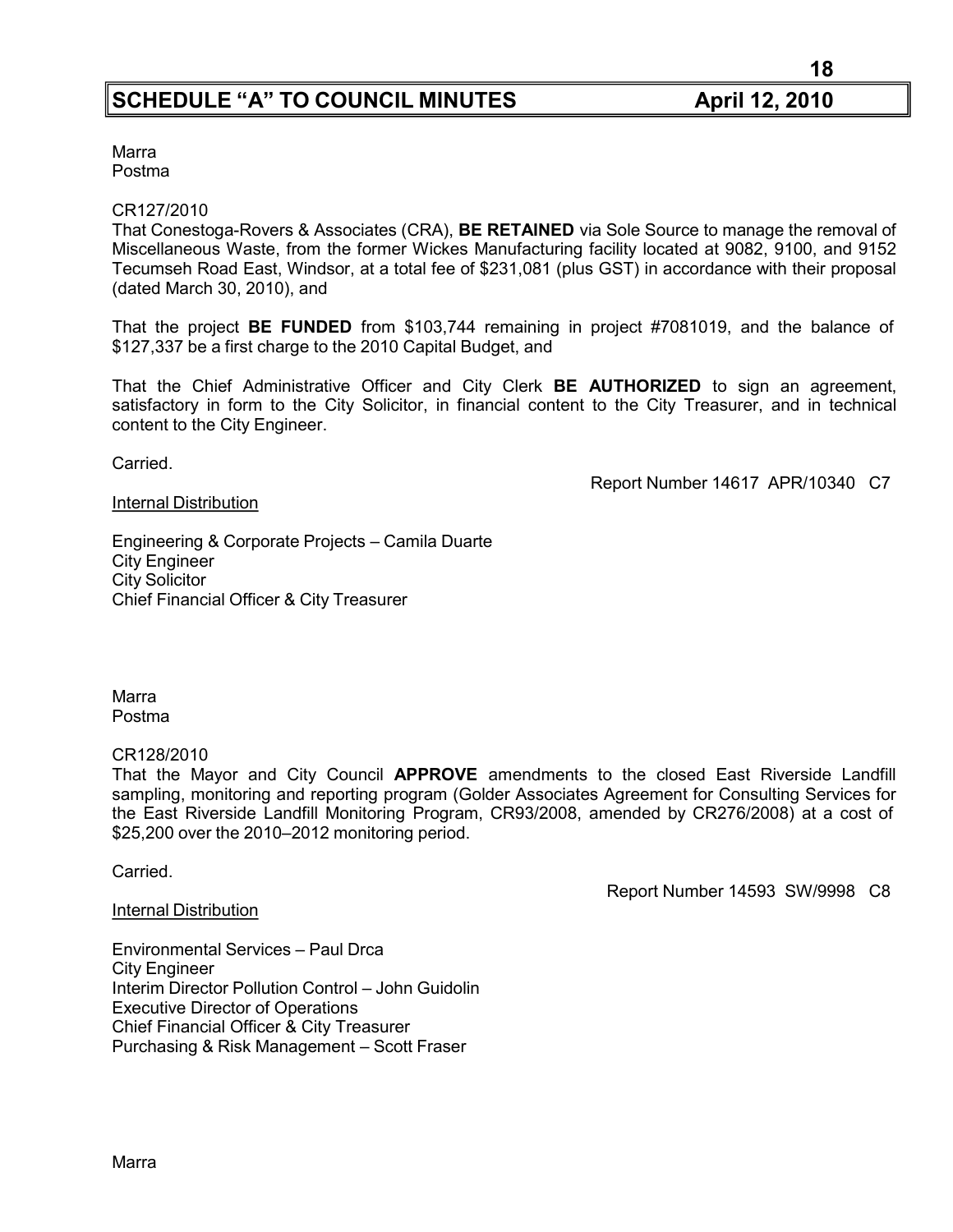Postma

#### CR129/2010

That **APPROVAL BE GIVEN** to the acquisition, by way of a donation receipt, of the following vacant land for the future creation of a community park (See Concept Plan Appendix "B") which contains a BMX bike track, 1 senior soccer pitch, walking paths, dog park, enhanced storm retention area and tree planting program.

**VENDOR: J.W.J. Holdings Ltd.** c/o Daniel Bornais Barrister & Solicitor Istl & Bornais 261 Shepherd Street E. Windsor, ON N8X 2K6

**PROPERTY:** Approximate 7.61 acre vacant parcel located on the west side of South Cameron Boulevard described legally as Lots 154 to 180 and 201 to 227 Registered Plan 1289, Part closed Rockwell Boulevard, Part Closed Alley.

# **ACQUISITION**

- **PRICE:** a) In lieu of a cash payment the City will issue a donation receipt to the Vendor in the amount of the independently appraised market value of \$399,000.00.
	- b) The closing date of the transaction will be April 30, 2010.
	- c) he City will cover the cost of the 2010 realty taxes from January 1, 2010 to April 30, 2010 estimated at \$800.00.

Carried.

Report Number 14581 APM2010 C9

Appendices

South Cameron Proposed Land Donation – Concept Plan

Internal Distribution

Executive Director of Parks & Facility Operations Parks & Facility Operations – Mike Clement City Engineer City Solicitor Chief Financial Officer & City Treasurer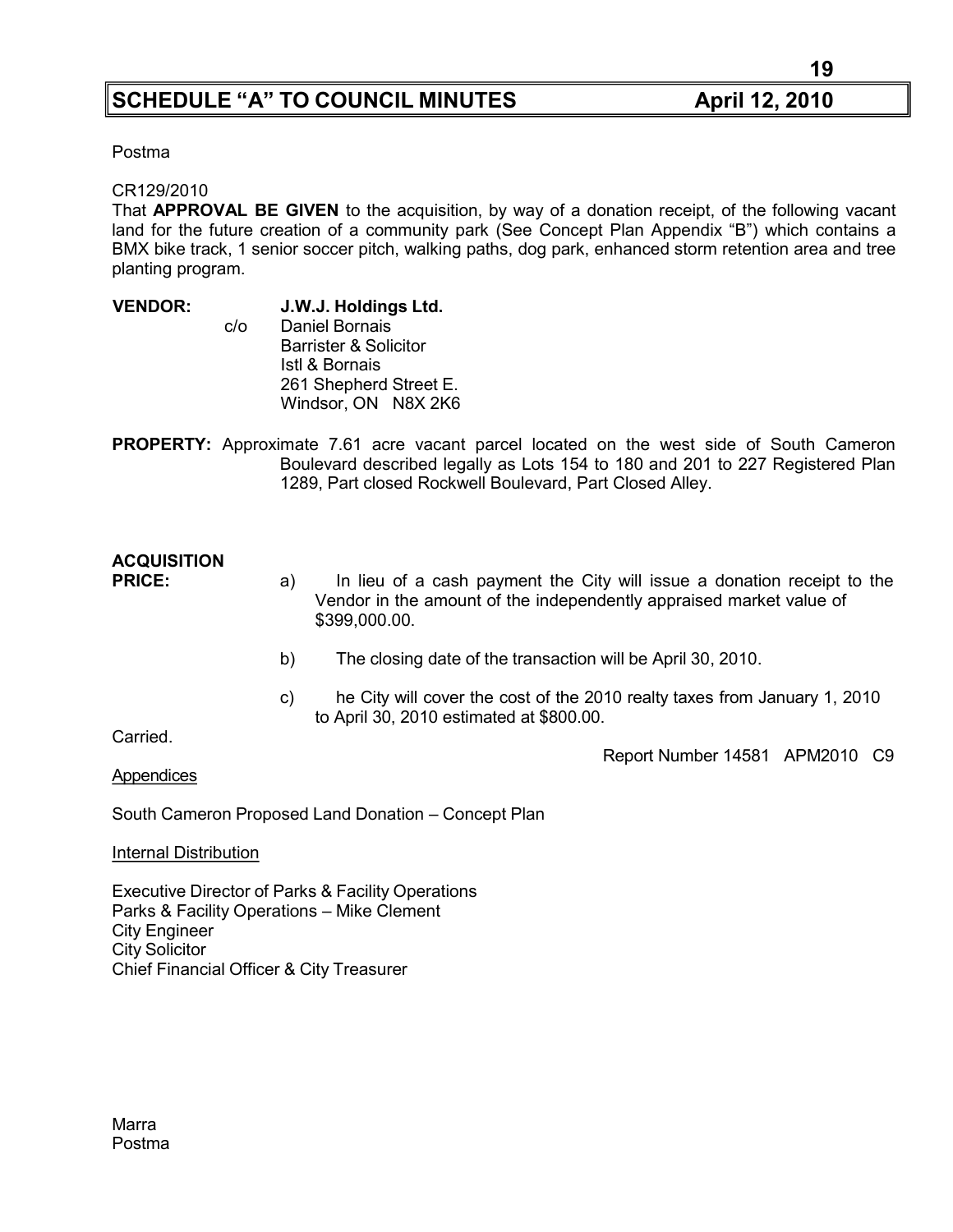#### CR130/2010

That City of Windsor By-law Number 10456 establishing the Windsor Tunnel Commission **BE RESCINDED** and that By-law 56-2010 **BE PASSED** by Council for this purpose.

#### Carried.

Report Number 14590 ST/9726 C10

#### Internal Distribution

City Solicitor Chief Financial Officer & City Treasurer Executive Director of the Windsor Tunnel Commission – Mark Galvin

Marra Postma

#### CR131/2010

**I.** That Administration **BE DIRECTED** to issue a Request for Proposals to engage a consultant to review the City"s insurance needs and to assist in the preparation and evaluation of a Request for Proposals for insurance services; and,

**II.** That the Chief Administrative Officer and City Clerk **BE AUTHORIZED** to sign an agreement with the successful proponent, approved by the City Solicitor as to legal content, the Chief Financial Officer and City Treasurer as to financial content, and the Manager of Purchasing and Risk Management as to technical content.

Carried.

### Internal Distribution

Purchasing & Risk Management – Shelby Askin Hager City Solicitor Chief Financial Officer & City Treasurer

Marra Postma

### CR132/2010

That the weekly schedule of City Council meetings for 2010 and the "Deadlines for Submissions of Reports Scheduled for Consideration by City Council" for January 1, 2010 to December 31, 2010 approved by Council Resolution CR408/2009 at the November 30, 2009 meeting of Council **BE AMENDED** to reflect the municipal election date as October 25, 2010, as opposed to November 8, 2010, thereby cancelling the October 25, 2010 meeting of Council and rescheduling it to November 8, 2010.

**Carried** 

### Appendices

Report Number 14606 ACO2010 C12

Report Number 14611 AS2010 C11

Revised Weekly Schedule of City Council Meetings - 2010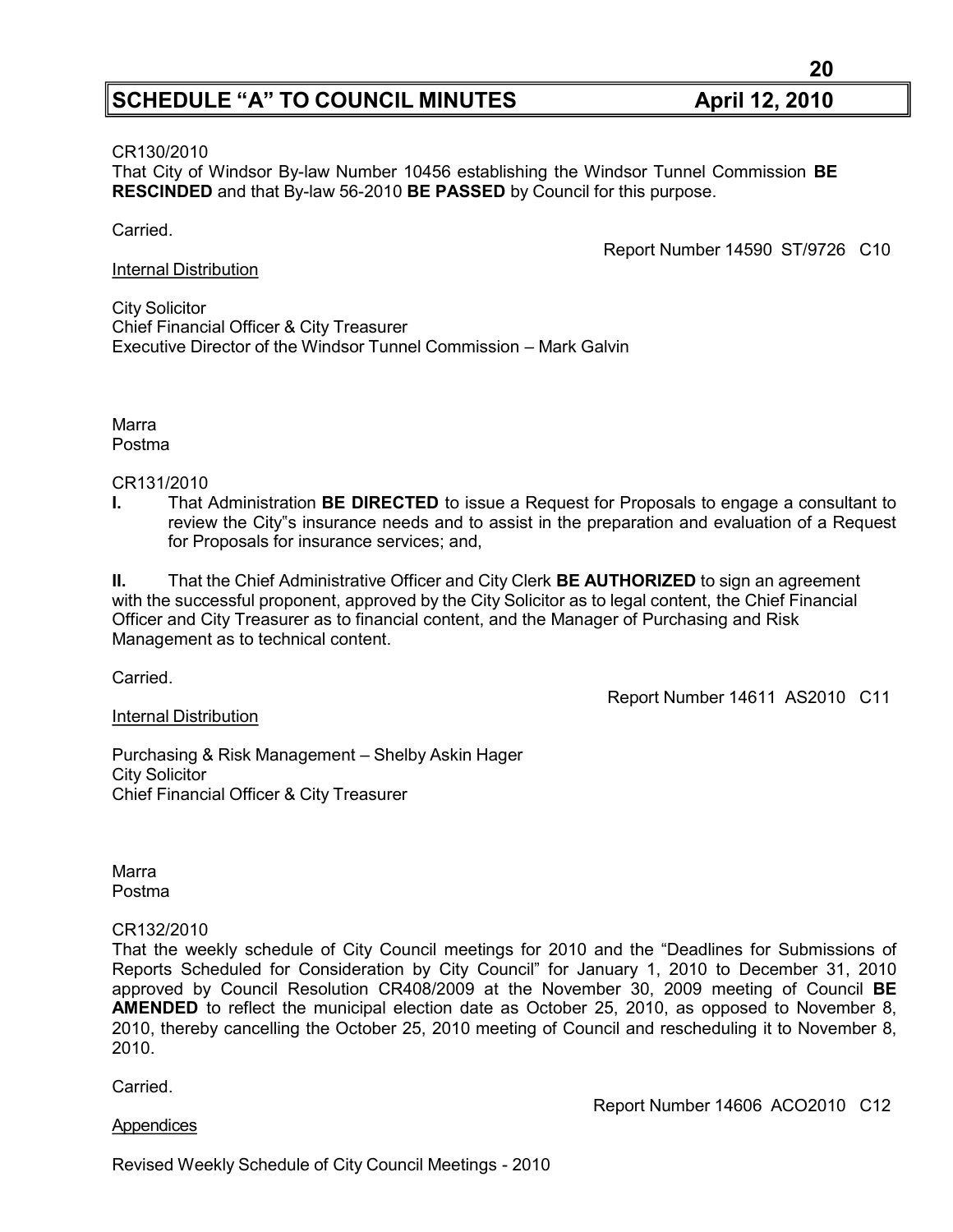#### Internal Distribution

Deputy City Clerk & Senior Manager of Council Services City Clerk All Departments Facilities

Marra Postma

#### CR133/2010

To **APPROVE** a two-year extension of contracts #2251, 2252, and 2253, to Jones Group Incorporated, 3171 Middle Sideroad, Amherstburg, ON N9V 2Y9, for Weed and Grass Cutting (i) E.C. Row Expressway, (ii) Roadside Ditches, and (iii) Vacant Lots; and

That Purchasing, City of Windsor **BE AUTHORIZED** to issue purchase orders to Jones Group Incorporated for the two (2) year extension of Weed and Grass Cutting with all terms and conditions of tenders #155-06, 158-06, and 162.06.

Carried.

Report Number 14597 SR/9614 C13

#### Internal Distribution

Executive Director of Parks & Facility Operations City Engineer Chief Financial Officer & City Treasurer City Solicitor Manager of Puchasing & Risk Management

Marra Postma

#### CR134/2010

**THAT** City Council **AUTHORIZE** the Executive Director of Human Resources to **SIGN** confidentiality agreements on behalf of the Corporation of the City of Windsor with the University of Windsor Mediation Services, as they relate to mediation to resolve conflicts involving City of Windsor employees.

Carried.

#### Internal Distribution

Report Number 14621 AS2010 C14

Human Resources – Bruno Ierullo Executive Director of Human Resources City Solicitor City Clerk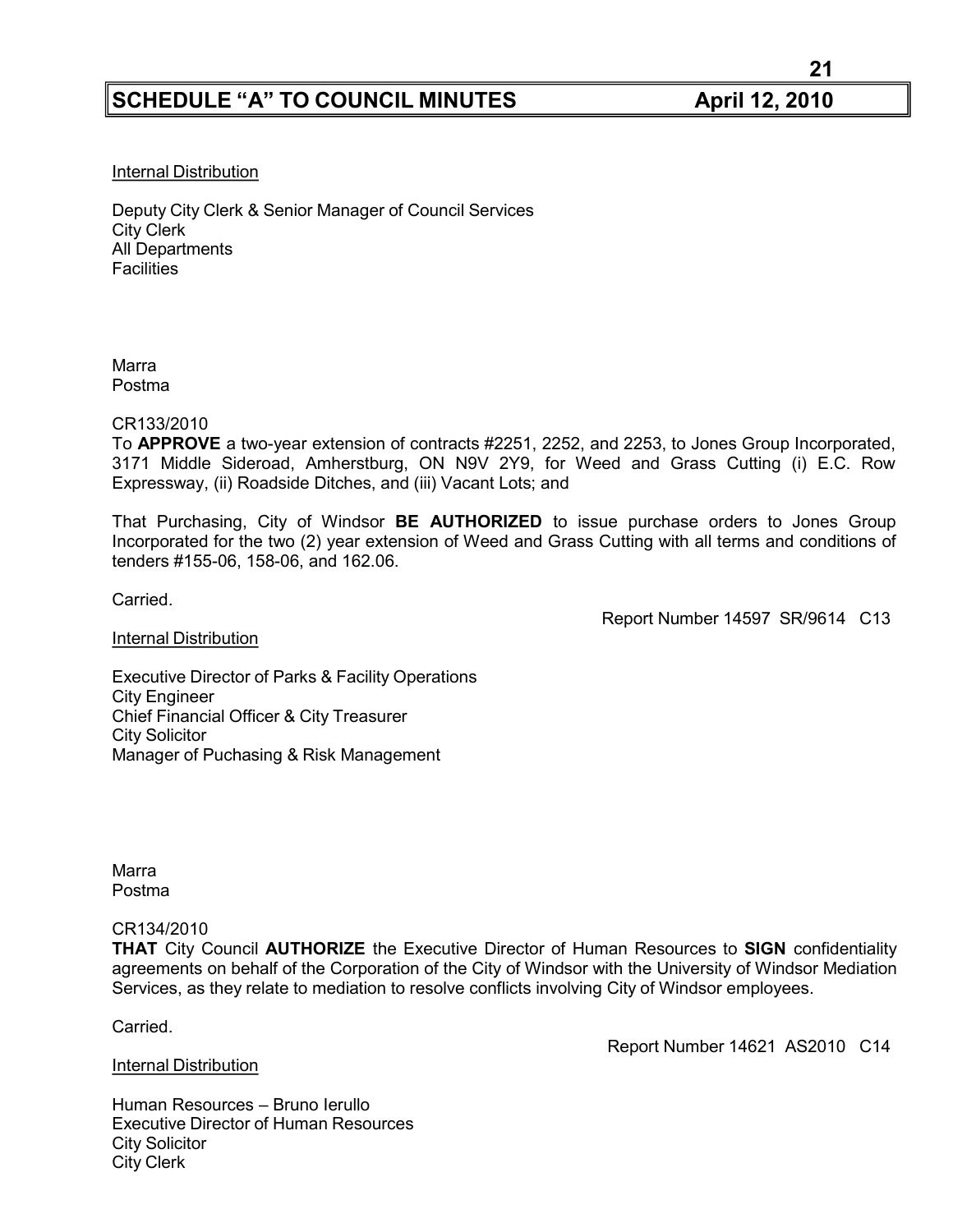#### Marra Postma

CR135/2010

- 1. THAT Council RECEIVE FOR INFORMATION the 2009 Year-end Operating Budget Variance Report, dated March 31, 2010.
- 2. THAT Council APPROVE the transfer of the 2009 net year end operating surplus of \$2,740,013 to the Budget Stabilization Reserve Fund.
- 3. THAT, in order to avoid the need to re-budget for various items, Council APPROVE \$8,188,460 in budget carryovers as detailed in Appendix C – 2009 Budget Carry-Forwards.
- 4. THAT Council APPROVE the balancing and transfer of capital projects, as detailed in Appendix D.
- 5. THAT consistent with previous reports, Council APPROVE the recovery from the Budget Stabilization Reserve Fund for 2009 expenditures amounting to \$4,848 related to the Interim Control Bylaw – Rail Issues; \$1,018,416 for Border Traffic Issues; and \$53,165 for DRIC Alternatives.
- 6. THAT pursuant to Bill 124 legislation, Council APPROVE the transfer of \$1,337,010 from the Building Permit Reserve to the Operating Fund, in order to recover the net Bill 124 expenditures incurred during 2009 in the Operating Fund.
- 7. THAT Council APPROVE the establishment of a Fire Small Fleet Reserve Account.
- 8. THAT Council APPROVE the following transfers, of a housekeeping nature, to/from various reserves
	- a. The transfer of the excess 2009 claims costs of \$162,985 from the Self Insurance Reserve Fund to the Risk Management & Loss Prevention Operating Account (Dept. ID #0131690).
	- b. The transfer of non-recurring transitional costs related to the temporary upkeep of Riverside and Adstoll Arenas and Edward Community Centre in the amount of \$155,690.52 from the Capital Expenditure Reserve Fund to Recreation"s Operating Accounts.
	- c. The transfer of the remaining balance of \$53,296.04 in the EnWin Recapitalization reserve account to consolidate with the Energy Reserve Fund, in order to fund corporate energy initiatives.
	- d. The transfer of \$67,370.36 of expenditures from Fund 403 Joint Justice Facility Capital Maintenance Trust Fund to Fund 139 – Budget Stabilization Fund to properly reflect the yearend fund balances in each account.
	- e. The transfer of \$199,349.03 for the Landfill #3 Leachate Treatment costs to properly reflect the final 2008 EWSWA billings, from the Budget Stabilization Reserve Fund to the Environmental Services operating account.
	- f. The recovery of non-union Labour Relation costs in the amount of \$25,037 from the Budget Stabilization Reserve Fund.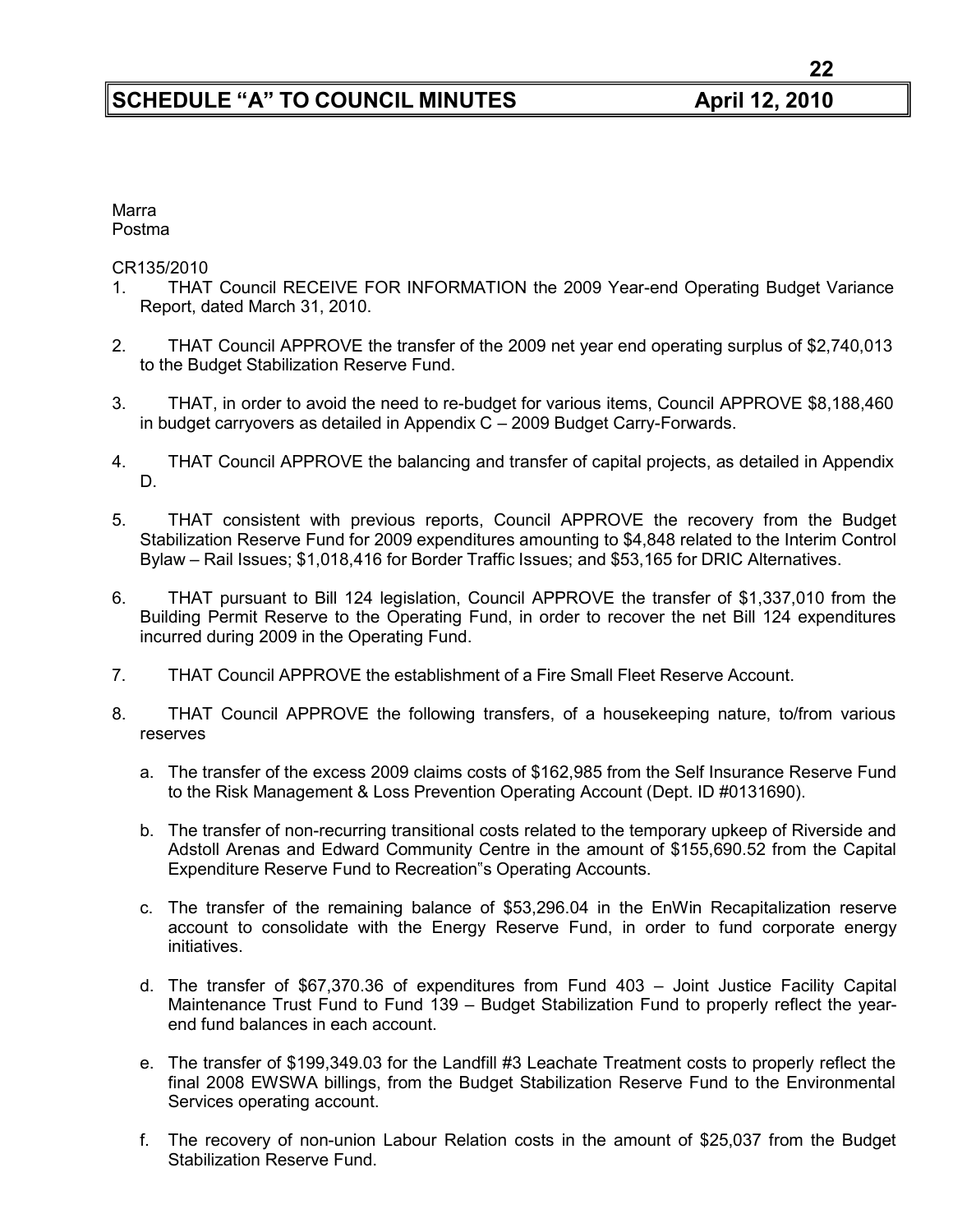Carried.

#### **Appendices**

Report Number 14610 AFB/10064 C15

2009 Budget Carry-Forwards Summary of Capital projects Closed (for 2008)

#### Internal Distribution

Finance – Andrew Daher Chief Financial Officer & City Treasurer City Solicitor City Engineer Community Development & Health Commissioner City Clerk

**Gignac** Postma

CR136/2010

That in terms of the proposal to open a bingo hall located at 3975 Wyandotte St. E., that the Applicant **BE REQUIRED** to fund an independent market study in compliance with Appendix 4, Section 4(1)(e) of the Alcohol and Gaming Commission of Ontario's "Criteria and Procedures for Establishing Bingo Halls".

Carried.

At the request of Mayor Francis a recorded vote is taken. In Favour: Councillors Gignac, Postma, Jones, Brister, Halberstadt, Dilkens and Mayor Francis. Opposed: None<br>Abstain: Coune Councillors Lewenza, Hatfield, Marra and Valentinis. Absent: None

Report Number 14626 ACLL/9564 16

Internal Distribution

Licensing – Michael Chantler City Clerk City Solicitor Chief Financial Officer & City Treasurer Manager of Policy, Gaming & Licensing – Gary Cian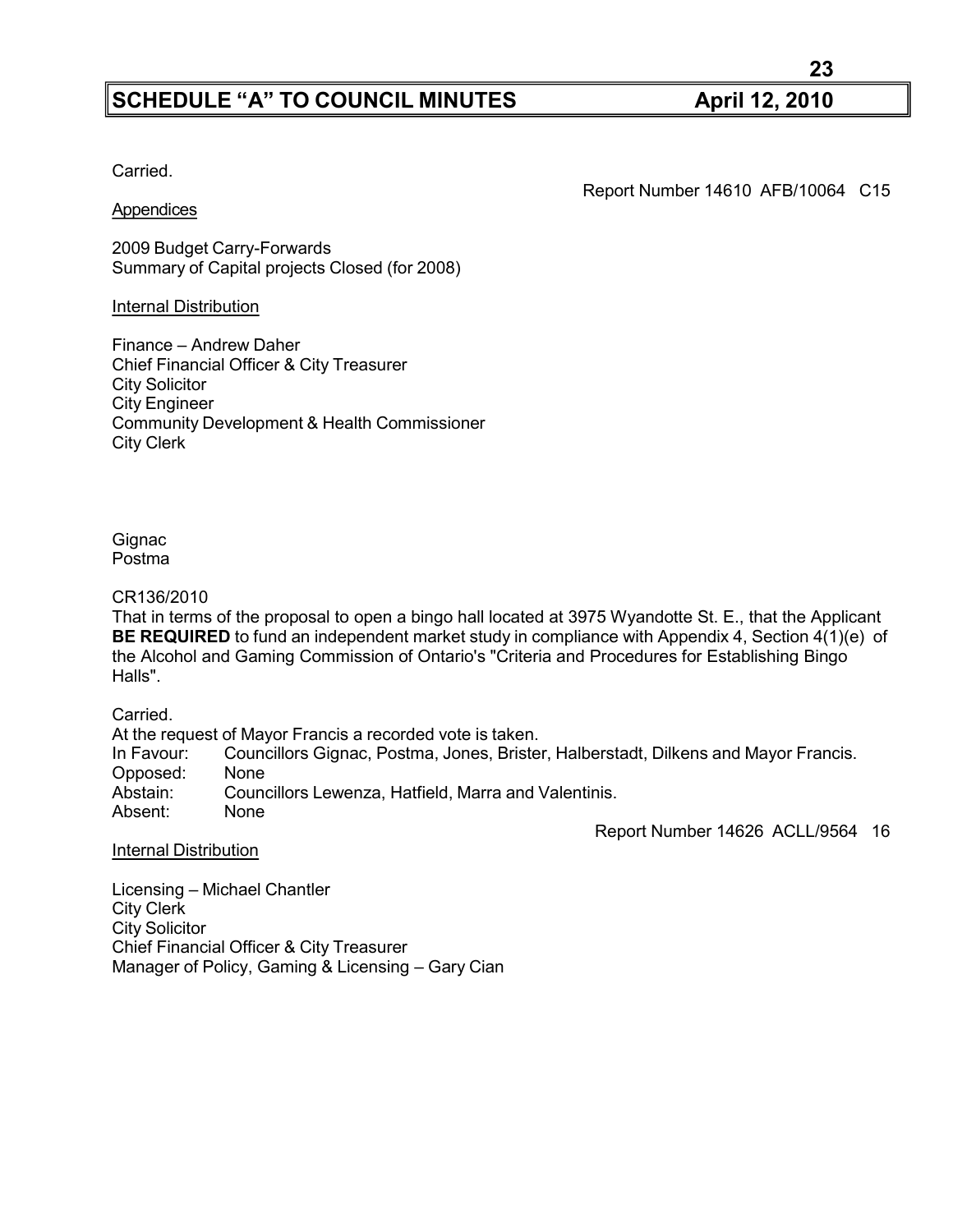#### *CR137/2010 APPENDIX F-REPEALED & CONVERT POLICIES TO PROCEDURES BY CR127/2016 adopted by Council on March 7, 2016* Marra Postma

#### CR137/2010

That City Council **RECEIVE FOR INFORMATION** this report regarding the signed Memorandum of Agreement between the Corporation of the City of Windsor (Corporation) and CANUE (Corporate Association of Non Union Employees); and

That City Council **AUTHORIZE** the CAO and City Clerk to sign a Promissory Note to be issued to each eligible Regular Full Time Non Union employee hired on or before May 16, 2006 confirming receipt of Post Retirement Benefits should they appropriately qualify as per the OMERS eligibility requirement for an unreduced pension with are in place at the time of retirement, which note is acceptable as to legal form to the City Solicitor, as to technical content to the Executive Director of Human Resources and as to financial content to the Chief Financial Officer and City Treasurer; and

That City Council **REPEAL** all existing policies respecting the hours of work/overtime for Non-Union staff; and

That City Council **APPROVE** the policy on Hours of Work/Overtime for Non-Union Employees as proposed in Appendix B (attached).

Carried.

Report Number 14639 AS/9596 C17

#### **Appendices**

Hours of Work/Overtime for Non-Union Employees Policy

Internal Distribution

Executive Director of Human Resources City Clerk Chief Financial Officer & City Treasurer City Solicitor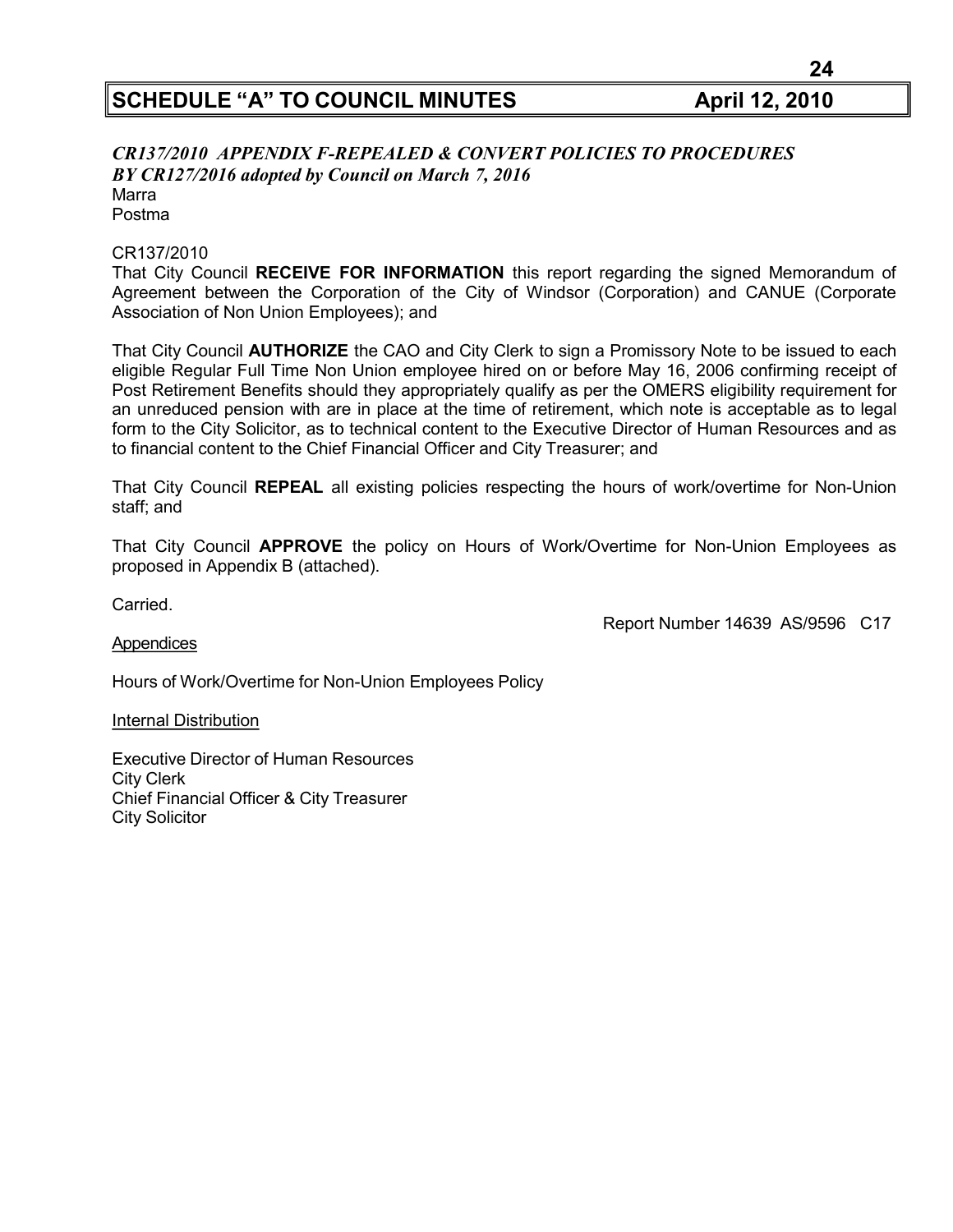# **SPECIAL MEETING OF COUNCIL – IN CAMERA April 12, 2010**

## **Meeting called to order at: 4:30 p.m.**

### **Members in Attendance:**

Mayor E. Francis Councillor D. Brister Councillor D. Dilkens Councillor C. Postma Councillor R. Jones Councillor A. **Halberstadt** Councillor F. Valentinis Councillor K. Lewenza Councillor B. Marra Councillor P. Hatfield Councillor J. Gignac

## **Also in attendance:**

H. Reidel, Chief Administrative Officer R. Warsh, Community Development and Health Commissioner M. Sonego, City Engineer G. Wilkki, City Solicitor V. Critchley, City Clerk O. Colucci, Chief Financial Officer V. Mihalo, Executive Director of Human Resources (Item 1) P. Brode, Senior Legal Counsel (Item 3) W. Willis and T. Serafimovski, Legal Counsel (Item 4)

**Verbal Motion is presented by Councillor Postma, seconded by Councillor Marra, that Rule 3.3 (a) of the** *Procedure By-law, 420-2001 as amended,* **be waived to add the following Agenda items:**

- **6. Legal Matter – Re Item 16 on Open Agenda – opening of bingo hall;**
- **7. Legal Matter – Re Item 7 on Open Agenda – former Wickes Manufacturing site.**

**Motion Carried.**

**Verbal Motion is presented by Councillor Postma, seconded by Councillor Marra, to move in Camera for discussion of the following item(s):**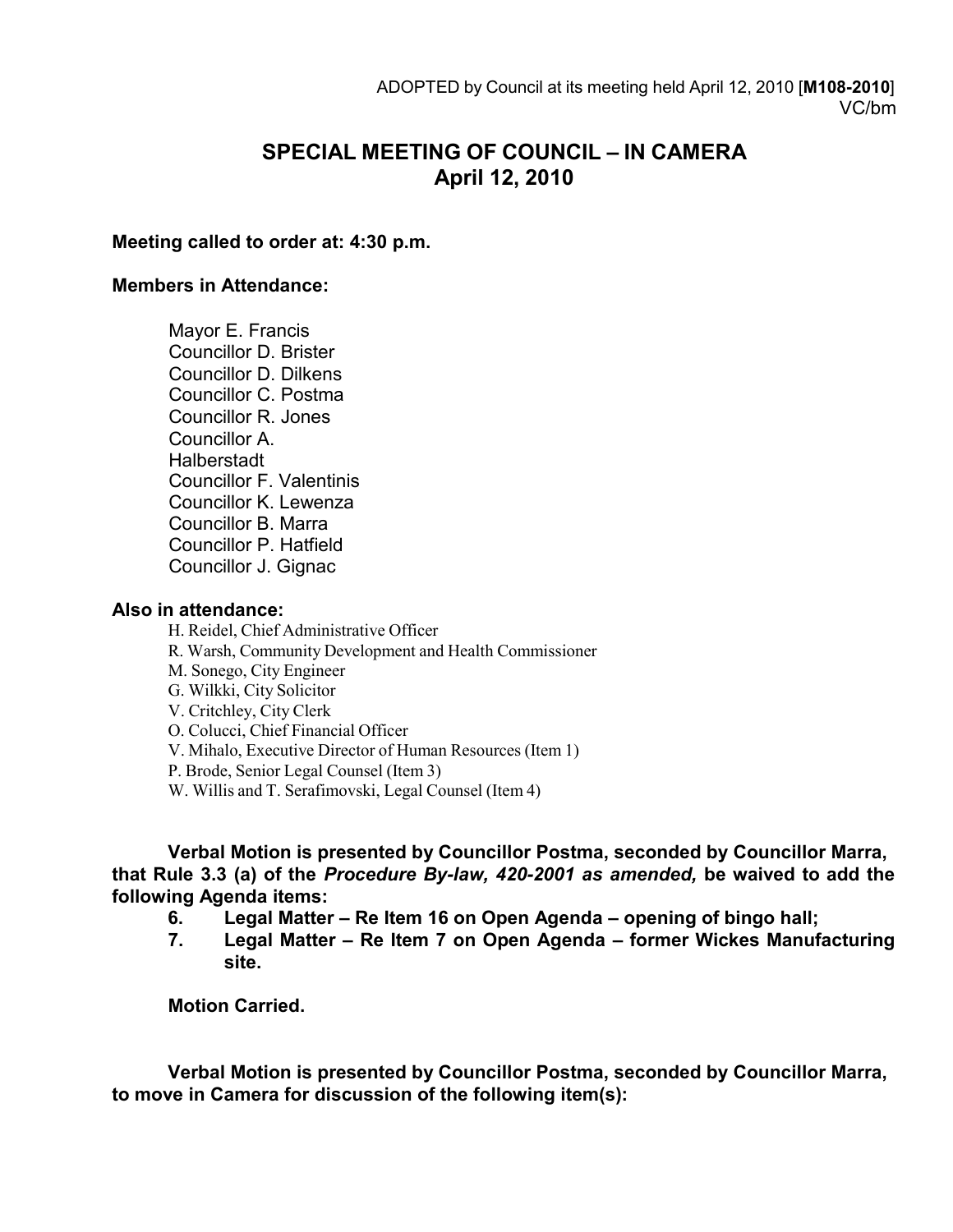| Item No.         | <b>Subject</b>                                            | h – Pursuant to Municipal Act,<br>2001, as amended |
|------------------|-----------------------------------------------------------|----------------------------------------------------|
| 1.               | Personal matter – about an identifiable<br>individual     | 239(2)(b)                                          |
| $\overline{2}$ . | Legal matter – litigation – solicitor-client<br>privilege | 239(2)(e)(f)                                       |
| 3.               | Legal matter – decision                                   | 239(2)(e)                                          |
| 4.               | Legal matter - update                                     | 239(2)(c)(e)(f)                                    |
| 5.               | <b>Border Update – update on Legal matters</b>            | $239(2)(a)$ , (c), (e) and (f)                     |
| 6.               | Legal Matter – Item 16 on Open Agenda –<br><b>ADDED</b>   | 239(2)(e)                                          |
| 7.               | Legal Matter – Item 7 on Open Agenda                      | 239(2)(a)(e)                                       |

## **Motion Carried.**

# **Declarations of Pecuniary Interest:**

Councillor Valentinis declares an interest and abstains from voting on Item 3 as he owns property in the Spring Garden ANSI area.

Councillor Marra declares an interest and abstains from voting on Item 6 (Item 16 on the Open Agenda) as his employer currently runs charity bingos.

Councillor Hatfield declares an interest and abstains from voting on Item 6 (Item 16 on the Open Agenda) as he is a member of a charity that intends to apply for a bingo licence.

Councillor Lewenza declares an interest and abstains from voting on Item 6 (Item 16 on the Open Agenda) as his employer, the CAW, represents workers at some area bingo halls.

Councillor Valentinis declares an interest and abstains from voting on Item 6 (Item 16 on the Open Agenda) as he sits on the Board of an organization that holds bingo licences.

# **Discussion on the items of business. (Items 2, 1, 3, 4, 6 and 7)**

**Verbal Motion is presented by Councillor Postma, seconded by Councillor Brister, to move back into public session.**

**Motion Carried.**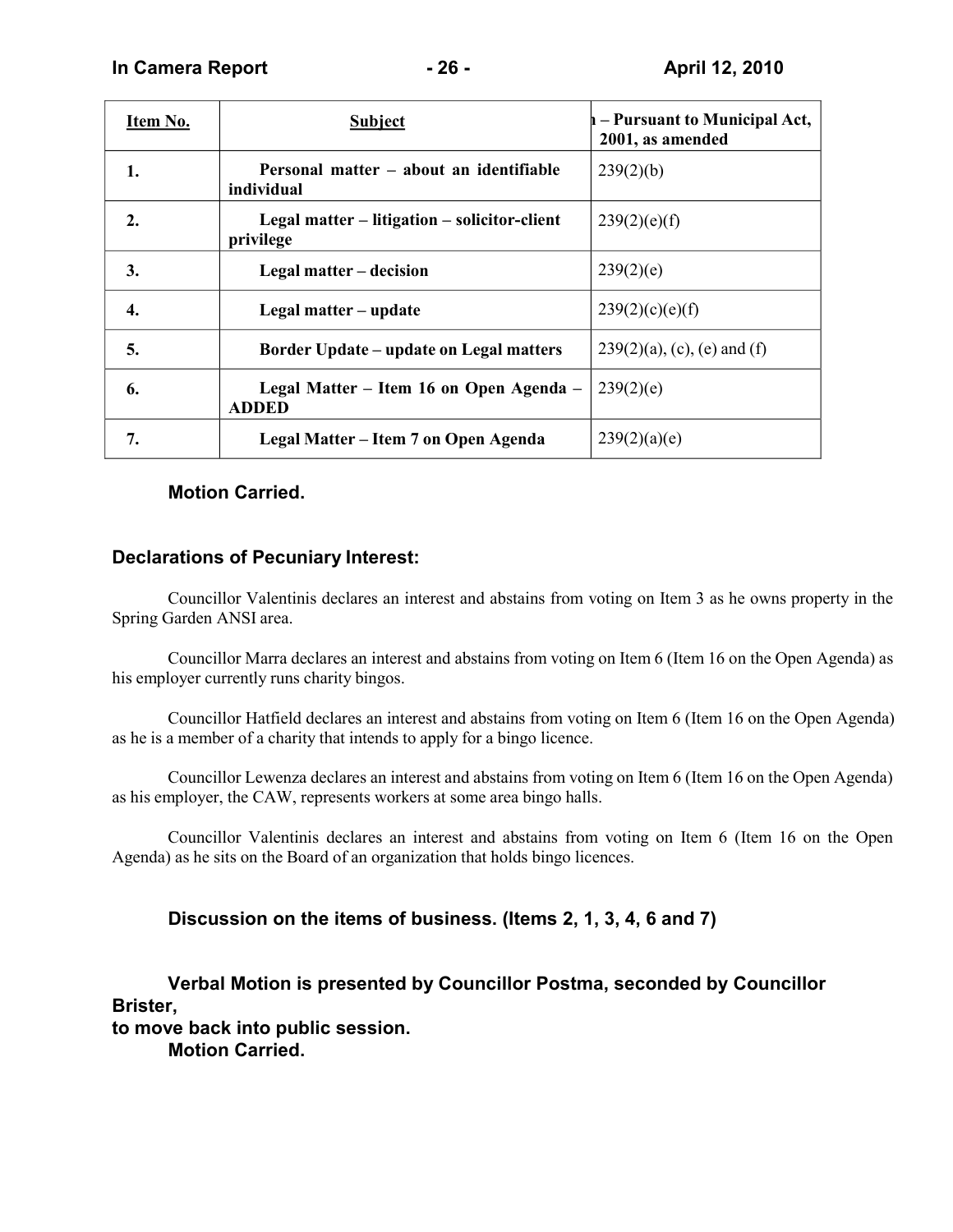# **Moved by Councillor Postma, seconded by Councillor Jones,**

# **THAT the Clerk BE DIRECTED to transmit the recommendation(s) contained in the report(s) discussed at the In-Camera Council Meeting held April 12, 2010 directly to Council for consideration at the next Regular Meeting.**

1. That the confidential report from the Executive Director of Human Resources, City Clerk and Policy Coordinator Human Resources Department respecting a personal matter about an identifiable individual **BE RECEIVED** and further that the matter **BE DEFERRED** to a Joint meeting of City Council and the Audit Committee.

# **Councillor Dilkens voting nay.**

2. That the recommendation contained in the in-camera report from the Manager of Purchasing and Risk Management, City Solicitor, City Engineer, Chief Financial Officer and City Treasurer and Executive Director of Operations respecting a legal matter – litigation – solicitor-client privilege **BE REFERRED** to the open session on April 19, 2010.

3. That the recommendation contained in the in-camera report from Senior Legal Counsel, City Solicitor and Chief Financial Officer and City Treasurer respecting a legal matter - decision **BE APPROVED**.

# **Councillor Valentinis declares an interest and abstains from voting.**

4. That the confidential report from the Chief Administrative Officer, City Solicitor and Chief Financial Officer and City Treasurer respecting a legal matter – update **BE RECEIVED** and further that Administration **BE AUTHORIZED** to proceed in accordance with the verbal direction of Council.

5. No report.

6. That the confidential memo from the City Clerk/Licence Commissioner respecting Item 16 on the open agenda respecting opening of a bingo hall **BE RECEIVED FOR INFORMATION**.

# **Councillors Marra, Hatfield, Lewenza and Valentinis declare an interest and abstain from voting.**

7. That the confidential memo from the City Engineer and City Solicitor respecting Item 7 on the open agenda respecting the former Wickes Manufacturing site **BE RECEIVED FOR INFORMATION**.

# **Motion Carried.**

**Moved by Councillor Hatfield, seconded by Councillor Marra, That the special meeting of council held April 12, 2010 BE ADJOURNED. (Time: 5:40 p.m.) Motion Carried.**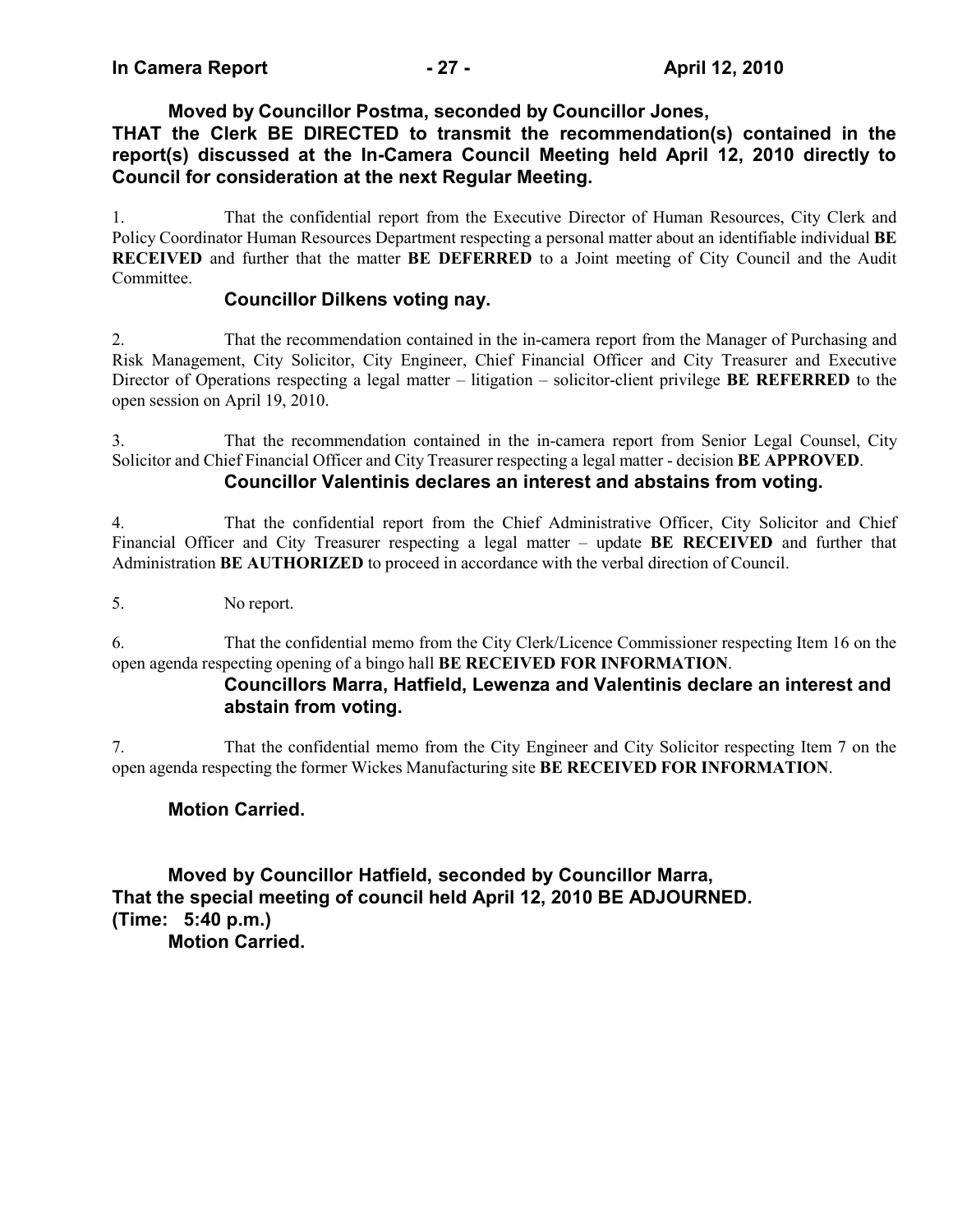# **SPECIAL MEETING OF COUNCIL – IN CAMERA April 6, 2010**

# **Meeting called to order at: 5:00 p.m.**

## **Members in Attendance:**

Mayor E. Francis Councillor D. Brister Councillor D. Dilkens Councillor C. Postma Councillor R. Jones Councillor A. Halberstadt Councillor F. Valentinis Councillor K. Lewenza Councillor B. Marra Councillor P. Hatfield Councillor J. Gignac

# **Also in attendance:**

H. Reidel, Chief Administrative Officer R. Warsh, Community Development and Health Commissioner M. Sonego, City Engineer G. Wilkki, City Solicitor V. Critchley, City Clerk O. Colucci, Chief Financial Officer N. Coleman, Mayor's Chief of Staff M. Galvin, Executive Director Windsor Tunnel Commission (Item 2) F. Nazzani, Manager YQG (Windsor Airport) (Items 1 and 2) M. Solcz, S. Mastroianni, E. Solcz, Valiant Tool (Item 1)

# **Verbal Motion is presented by Councillor Postma, seconded by Councillor Brister,**

# **to move in Camera for discussion of the following item(s):**

| Item No. | <b>Subject</b>                                 | Section $-$ Pursuant to<br>Municipal Act, 2001, as<br>amended |
|----------|------------------------------------------------|---------------------------------------------------------------|
|          | <b>Legal Matter – Economic Development</b>     | $239(2)(a)$ , (c), (e) and (f)                                |
| 2.       | <b>Border Update – update on Legal matters</b> | $239(2)(a)$ , (c), (e) and (f)                                |

**Motion Carried.**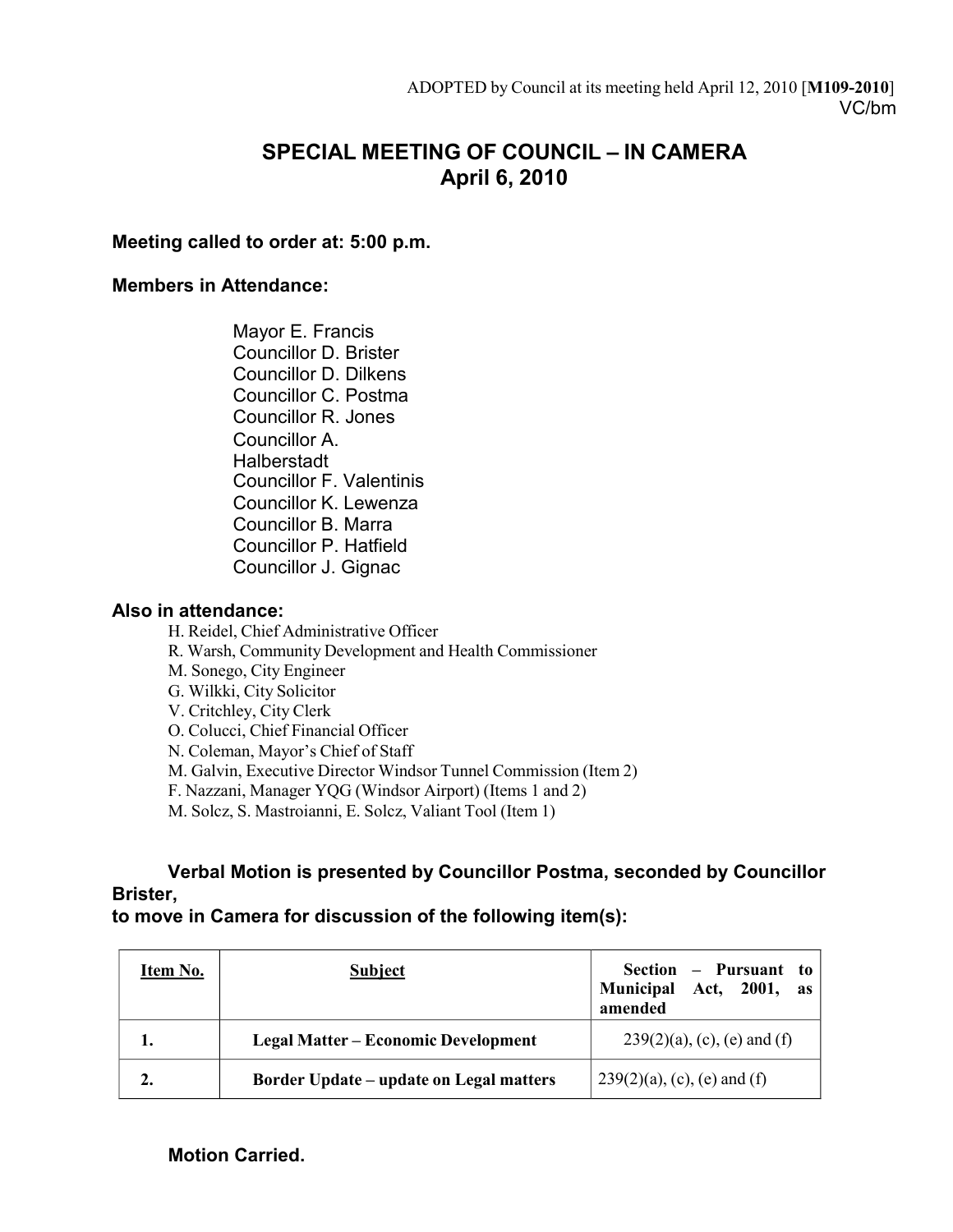# **Declarations of Pecuniary Interest:**

Councillor Brister declares an interest and abstains from voting on Item 1 as he has a family member that is employed at one of the interested parties.

# **Discussion on the items of business. (Items 1 and 2)**

**Councillor Halberstadt leaves the meeting at 6:18 p.m.**

**Verbal Motion is presented by Councillor Postma, seconded by Councillor Brister, to move back into public session. Motion Carried.**

**Moved by Councillor Brister, seconded by Councillor Dilkens, THAT the Clerk BE DIRECTED to transmit the recommendation(s) contained in the report(s) discussed at the In-Camera Council Meeting held April 6, 2010 directly to Council for consideration at the next Regular Meeting.**

1 That the verbal update respecting a legal matter – economic development **BE RECEIVED** and that the Mayor **BE AUTHORIZED** to proceed in accordance with the verbal direction of Council. **Councillor Brister declares an interest and abstains from voting.**

2. That the verbal update respecting the border issue **BE RECEIVED** and that the Mayor **BE AUTHORIZED** to proceed in accordance with the verbal direction of Council.

# **Councillor Halberstadt is absent for the vote.**

**Motion Carried.**

**Moved by Councillor Brister, seconded by Councillor Jones, That the special meeting of council held April 6, 2010 BE ADJOURNED. (Time: 7:05 p.m.) Motion Carried.**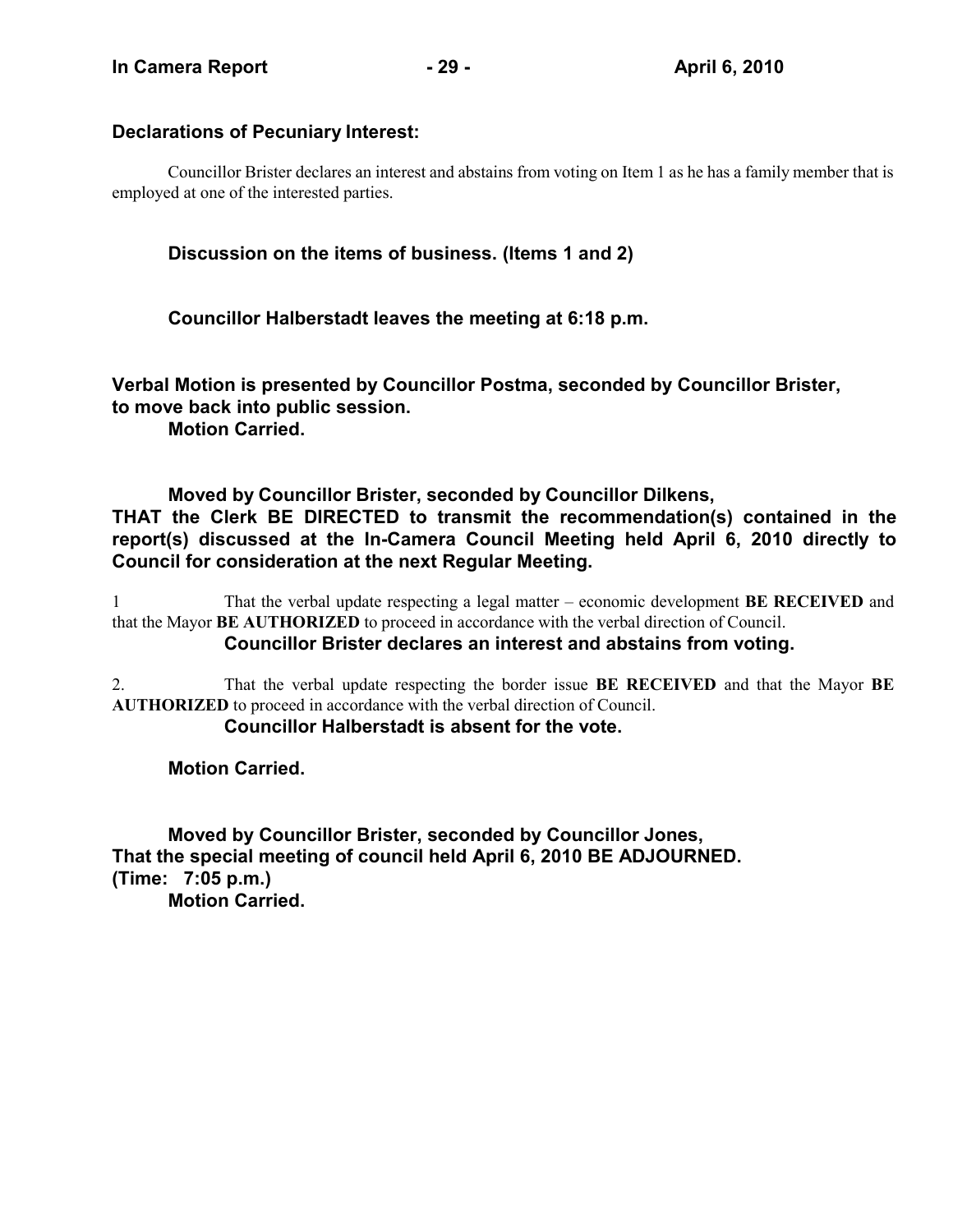ADOPTED by Council at its meeting held April 12, 2010 [**M110-2010**] MLM April 12, 2010

#### **REPORT NO. 4**

#### of the

**SENIORS ADVISORY COMMITTEE (S.A.C.)**

of its meeting held March 30, 2010

Parks Boardroom, 2450 McDougall

| <b>Present:</b> | Bill Marra, Councillor<br>Larry Duffield, Chair |                  |
|-----------------|-------------------------------------------------|------------------|
|                 | <b>Bruce Draper</b><br>Ellen Hope               | Frank Duralia    |
|                 | Calvin Little                                   | Marilyn Morrison |
|                 | Natalie Taylor                                  |                  |

#### **Your Committee submits the following recommendation**:

That the Seniors Advisory Committee (S.A.C.) **SUBMIT** an application for the "New Horizons for Seniors Program Community Participation and Leadership Funding Grant Application/Agreement", provided by Human Resources and Skills Development Canada, by April 16, 2010.

**NOTE**: A brief explanation of the Committee's decision to apply for the grant funding is attached.

**CHAIRPERSON** 

## COUNCIL COMMITTEE COORDINATOR

#### **Notification:**

| <b>Name</b>                                                                                          | <b>Email Address</b> |
|------------------------------------------------------------------------------------------------------|----------------------|
| Seniors Advisory Committee                                                                           | On File              |
| Celia Southward, Coordinator<br>Leisure Services for Special<br>Populations,<br>Recreation & Culture | On File              |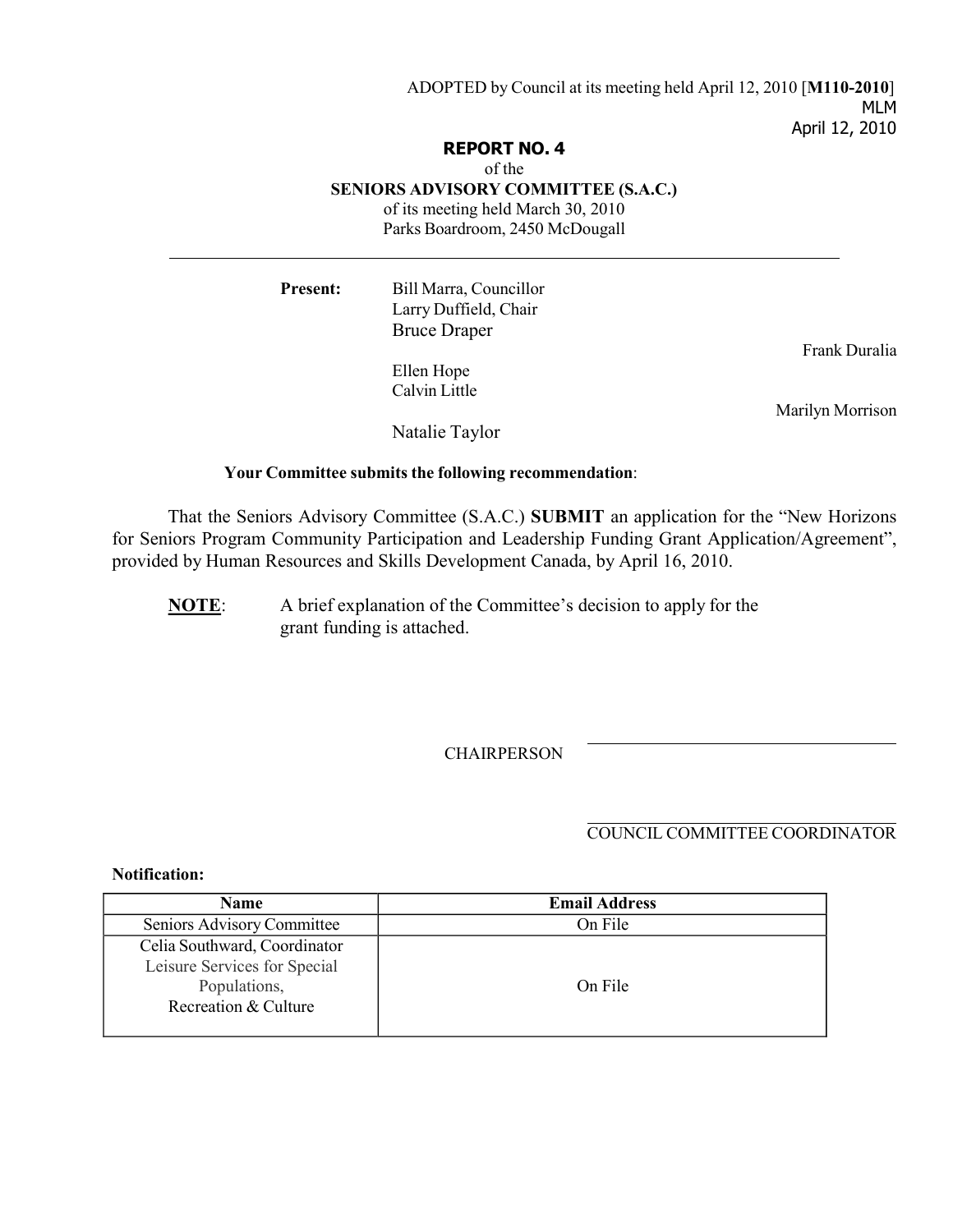Human Resources and Skills Development Canada:

*"Community participation and Leadership Funding provides one-time, start-up grant funding for community-based projects that enable Seniors to play an important part in their communities. It encourages Seniors to contribute their skills, experience, and wisdom in support of social well-being in their communities, and helps to reduce their risk of social isolation. The deadline for application is April 16, 2010.*

*Funded projects will be inspired, led and carried out primarily by Seniors. The project must occur within a 12-month period. The maximum funding available for the project is \$25,000. Eligible costs include the following:*

- *Facility rentals*
- *Supplies, materials and equipment*
- *Professional services (e.g. presenters, trainers, facilitators, researchers, consultants, coordinators, report writers)*
- *Hospitality and travel*
- *Publication development, printing and distribution"*

At the Seniors Advisory Committee meeting of March 30, 2010, the Committee reviewed the New Horizons for Seniors grant application. The Centres for Seniors, Calvin Little, Executive Director, will provide a letter of community support from the Centre.

The Committee's intent is to publish a thorough and detailed Windsor Seniors Report and Service Plan, which will entail holding Town Hall meetings, Focus Groups, a Senior-needs Study, and Age-Friendly Forum. The Committee has already approached the University of Windsor regarding obtaining the services of one of their students to assist with the Senior-needs Study.

The Committee plans to introduce the Value of Active Living Among Seniors to the community, and has discussed the following topics:

- Senior Population Profile
- Changing face of the adult population
- Adult trends
- Need for volunteer services
- Programs and activities
- Relevant and appropriate services
- Affordable access to services
- Healthy community
- Healthcare
- Transportation
- Housing and Home
- Safety

Similar studies have been successfully achieved in such communities as Kingsville, Ontario and Richmond, British Columbia and have been welcomed as a resource tool by the Municipal Governments in those cities.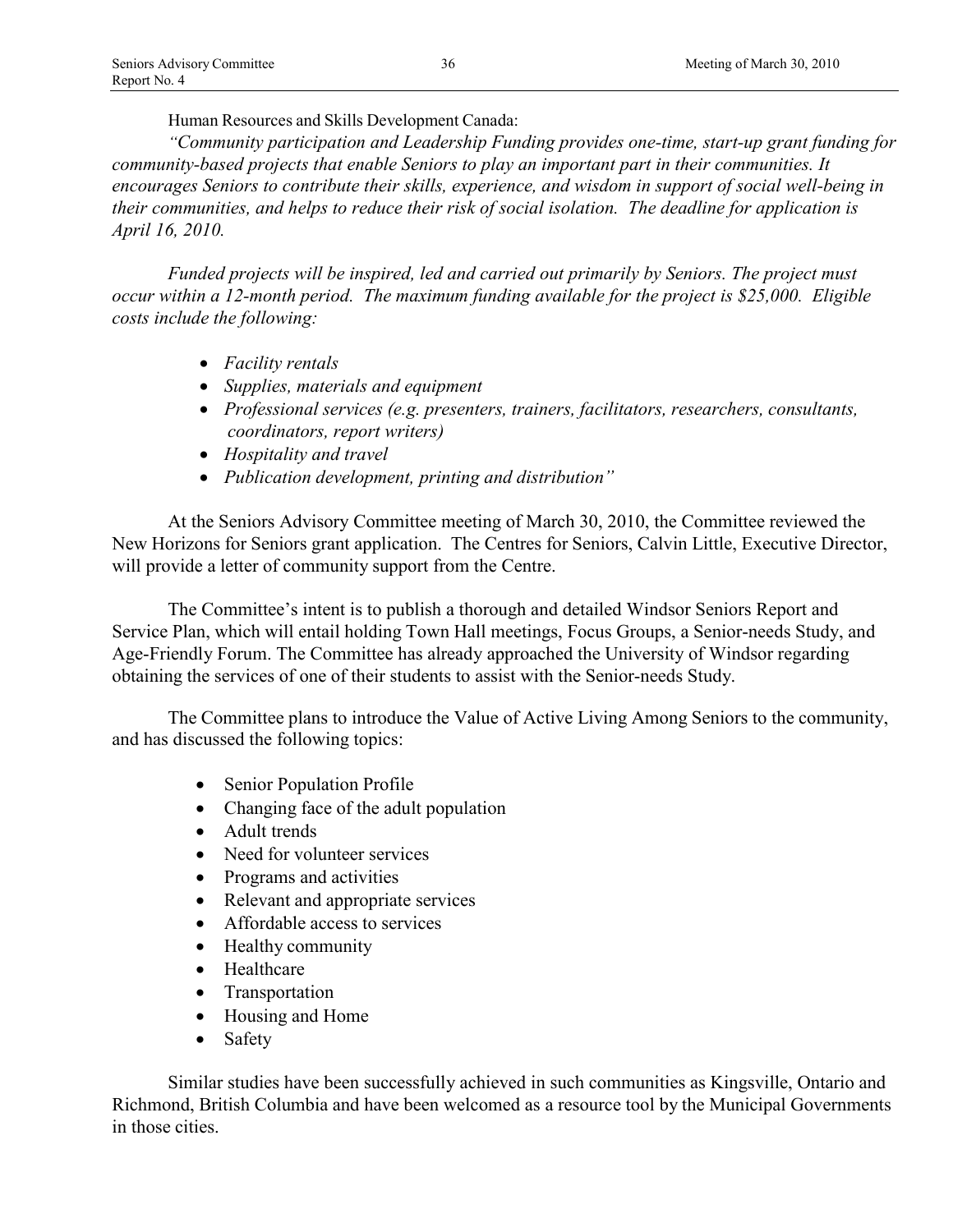# **SPECIAL MEETING OF COUNCIL – IN CAMERA March 29, 2010 (Session 1)**

# **Meeting called to order at: 3:06 p.m.**

## **Members in Attendance:**

Mayor E. Francis Councillor D. Brister Councillor D. Dilkens Councillor R. Jones Councillor A. Halberstadt Councillor F. Valentinis Councillor K. Lewenza (arrives at 3:21 p.m.) Councillor B. Marra (arrives at 3:55 p.m.) Councillor P. Hatfield Councillor J. Gignac

# **Members Absent:**

Councillor C. Postma

# **Also in attendance:**

H. Reidel, Chief Administrative Officer J. Wilson, Executive Director Recreation and Culture (for R. Warsh) (arrives at 3:45 p.m.) M. Sonego, City Engineer M. Nazarewich, Senior Legal Counsel (for G. Wilkki) V. Critchley, City Clerk O. Colucci, Chief Financial Officer T. Gilbert, Dr. G. Diamond, D. McDougall, Ministry of Environment (Item 1) L. George, Zalev Brothers (Item 1) Dr. A. Heimann, Medical Officer of Health (Item 1) S. Johnson, representing J. Slopen, Legal Counsel for Zalev Brothers (Item 1)

# **Verbal Motion is presented by Councillor Jones, seconded by Councillor Halberstadt,**

# **to move in Camera for discussion of the following item(s):**

| amended | Item No. | <b>Subject</b> | Section – Pursuant to<br>Municipal Act, 2001, as |  |
|---------|----------|----------------|--------------------------------------------------|--|
|---------|----------|----------------|--------------------------------------------------|--|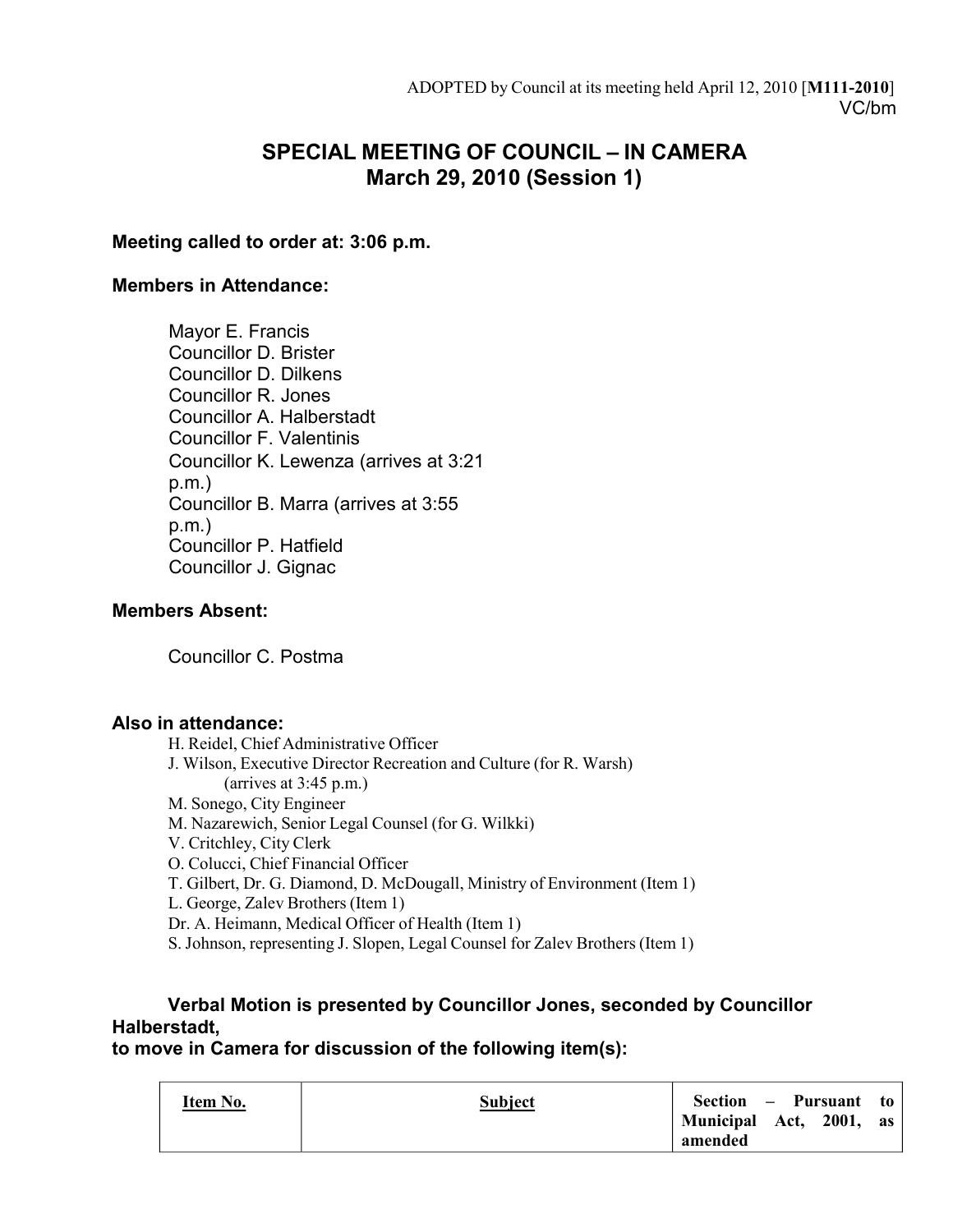| In Camera Report | $-33-$<br><b>March 29, 2010 (Session 1)</b>                                                |                                |
|------------------|--------------------------------------------------------------------------------------------|--------------------------------|
| 1.               | Legal Matter – Solicitor-client privilege<br>(verbal report)                               | 239(2)(f)                      |
|                  | <b>Property Matter – acquisition of easement</b>                                           | 239(2)(c)                      |
| 3.               | <b>Property Matter – acquisition of easement</b>                                           | 239(2)(c)                      |
| 4.               | <b>Property Matter – expropriation of</b><br>properties for Walker/Provincial improvements | 239(2)(c)                      |
| 5.               | <b>Personal Matter – Solicitor-client privilege</b>                                        | 239(2)(b)                      |
| 6.               | <b>Legal Matter – litigation</b>                                                           | 239(2)(e)                      |
| 7.               | <b>Border Update – update on Legal matters</b>                                             | $239(2)(a)$ , (c), (e) and (f) |

## **Motion Carried.**

## **Declarations of Pecuniary Interest:**

None declared.

**Discussion on the items of business. (Items 2, 3, 4, 5 and 1)**

### **Delegations**

**D. McDougall, T. Gilbert and Dr. G. Diamond, representing the Ministry of Environment and Dr. A. Heimann, Medical Officer of Health, enter the meeting at 3:32 p.m. Discussion regarding legal issues. The delegations leave the meeting at 3:40 p.m.**

**L. George, representing Zalev Brothers and S. Johnson, representing J. Slopen, Solicitor for Zalev Brothers enter the meeting at 3:42 p.m. Discussion regarding legal issues. The delegations leave the meeting at 3:46 p.m.**

**Verbal Motion is presented by Councillor Valentinis, seconded by Councillor Dilkens,**

**to move back into public session.**

**Motion Carried.**

**Moved by Councillor Dilkens, seconded by Councillor Hatfield, THAT the Clerk BE DIRECTED to transmit the recommendation(s) contained in the report(s) discussed at the In-Camera Council Meeting held March 29, 2010 (Session 1) directly to Council for consideration at the next Regular Meeting.**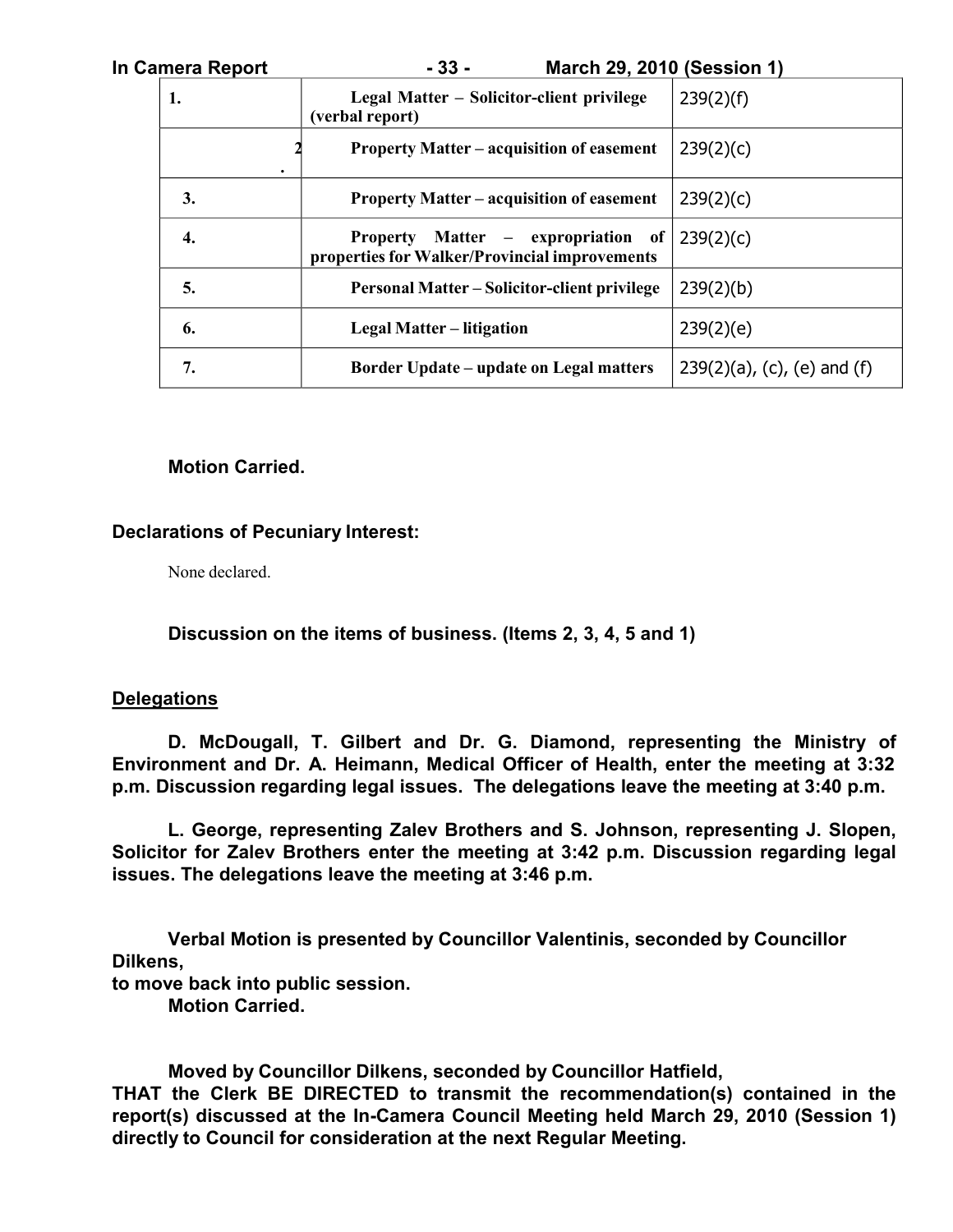# **In Camera Report - 34 - March 29, 2010 (Session 1)**

1. That the verbal report respecting a legal matter – solicitor-client privilege **BE RECEIVED FOR INFORMATION**, and that Administration **BE AUTHORIZED** to proceed in accordance with the verbal direction of Council.

## **Councillor Postma absent for vote.**

2. That the recommendation contained in the in-camera report from the Property Coordinator, Property Supervisor, City Solicitor and Chief Financial Officer and City Treasurer respecting a property matter – acquisition of easement **BE APPROVED**.

# **Councillors Postma, Marra and Lewenza absent for vote.**

3. That the recommendation contained in the in-camera report from the Property Coordinator, Property Supervisor, City Solicitor and Chief Financial Officer and City Treasurer respecting a property matter – acquisition of easement **BE APPROVED**.

# **Councillors Postma, Marra and Lewenza absent for vote.**

4. That the recommendation contained in the in-camera report from the Property Coordinator, Property Supervisor and City Solicitor respecting a property matter – expropriation of properties for Walker/Provincial improvements **BE APPROVED**

# **Councillors Postma, Marra and Lewenza absent for vote.**

5. That the confidential report from the City Solicitor and Manager of Purchasing and Risk Management respecting a personal matter – solicitor-client privilege **BE RECEIVED** and that Administration **BE AUTHORIZED** to proceed in accordance with the verbal direction of Council.

# **Councillors Postma, Marra and Lewenza absent for vote.**

6. That the confidential report from the Executive Director of Parks, City Engineer and City Solicitor respecting Item 7 on the Regular Agenda **BE RECEIVED** and further that Administration **BE AUTHORIZED** to proceed in accordance with the verbal direction of Council.

# **Councillors Postma and Marra absent for vote.**

7. That the verbal report respecting the border issue **BE RECEIVED FOR INFORMATION. Councillors Postma and Marra absent for vote.**

**Motion Carried.**

**Moved by Councillor Jones, seconded by Councillor Brister, That the special meeting of council held March 29, 2010 (Session 1) BE ADJOURNED. (Time: 4:00 p.m.)**

**Motion Carried.**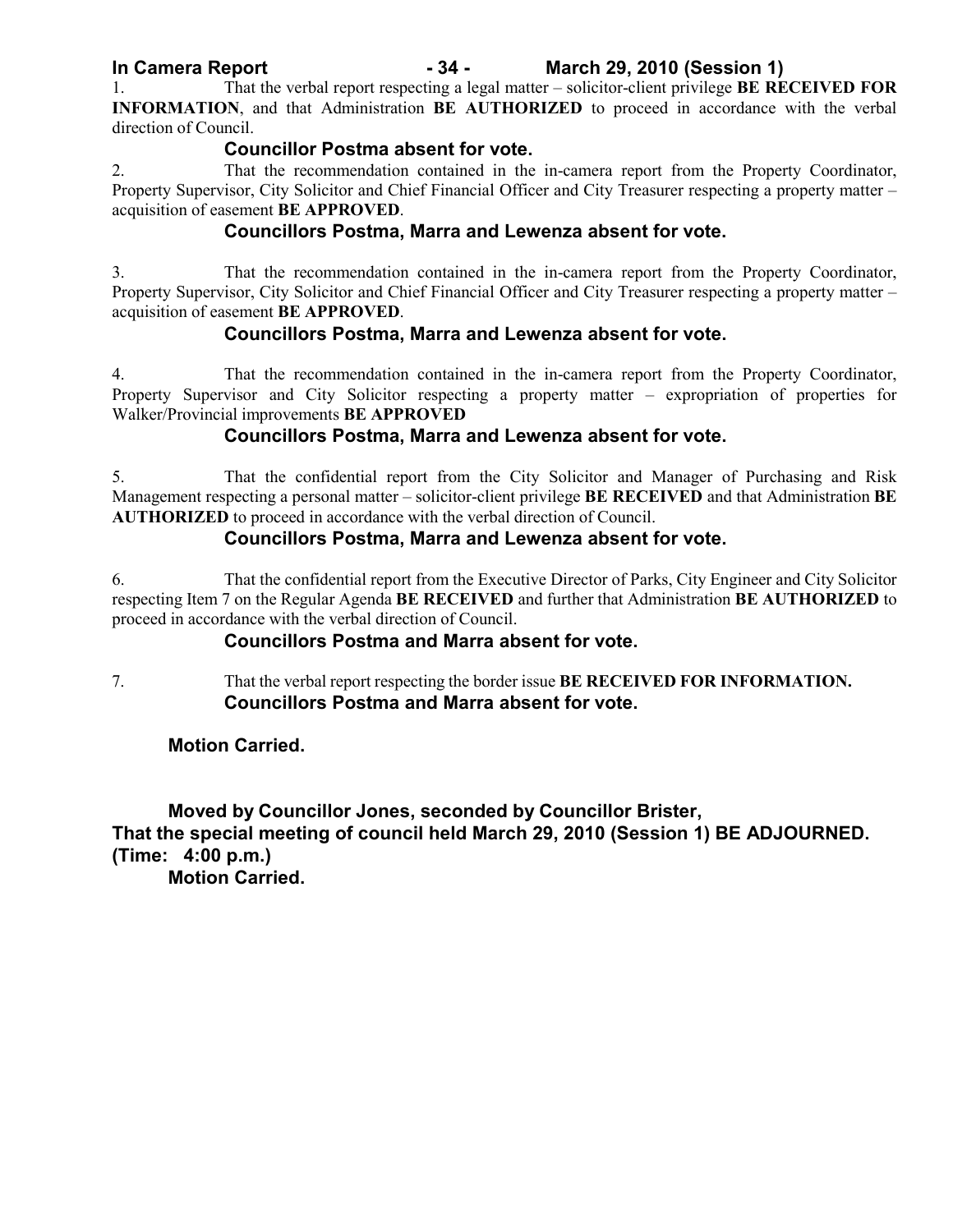# **SPECIAL MEETING OF COUNCIL – IN CAMERA March 29, 2010 (Session 2)**

# **Meeting called to order at: 4:06 p.m.**

## **Members in Attendance:**

Mayor E. Francis Councillor D. Brister Councillor D. Dilkens Councillor R. Jones (arrives at 4:07 p.m.) Councillor A. Halberstadt Councillor F. Valentinis Councillor K. Lewenza Councillor B. Marra Councillor P. Hatfield Councillor J. Gignac

## **Members Absent:**

Councillor C. Postma

### **Also in attendance:**

H. Reidel, Chief Administrative Officer J. Wilson, Executive Director Recreation and Culture (for R. Warsh) M. Sonego, City Engineer M. Nazarewich, Senior Legal Counsel (for G. Wilkki) V. Critchley, City Clerk O. Colucci, Chief Financial Officer

**Verbal Motion is presented by Councillor Hatfield, seconded by Councillor Valentinis,**

**That Rule 3.3(a) of the** *Procedure By-law, 420-2001 as amended,* **BE WAIVED to allow for the Mayor to call a special meeting without 24 hours notice, to discuss a legal matter - Solicitor-client privilege** *–* **request for proposal update** *Section 239(2)(f) of the Municipal Act)*

**Motion Carried.**

**Verbal Motion is presented by Councillor Hatfield, seconded by Councillor Valentinis,**

**to move in Camera for discussion of the following item(s):**